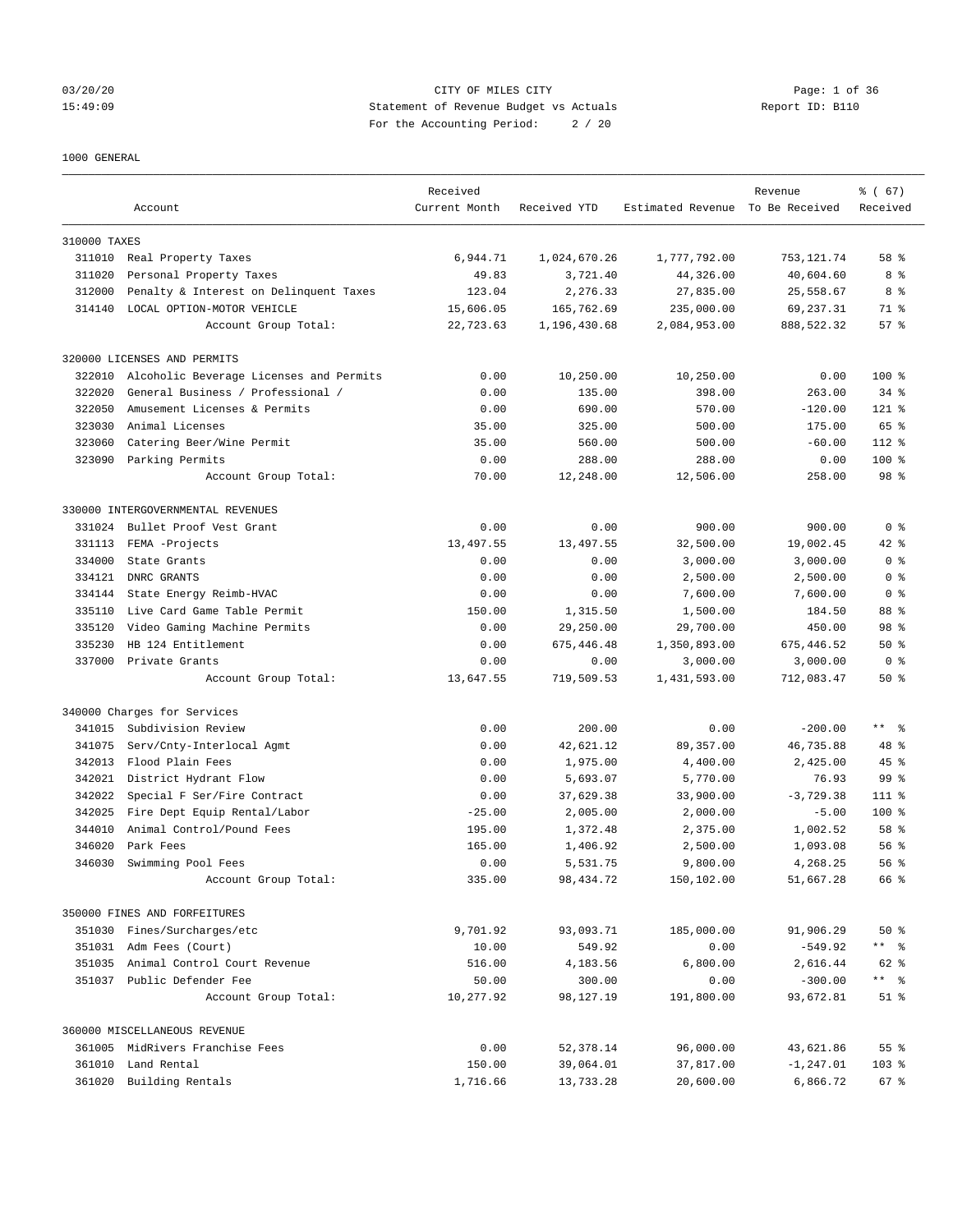# 03/20/20 Page: 2 of 36 15:49:09 Statement of Revenue Budget vs Actuals Report ID: B110 For the Accounting Period: 2 / 20

#### 1000 GENERAL

|        |                                       | Received      |              |                   | Revenue        | $\frac{3}{6}$ (67)      |
|--------|---------------------------------------|---------------|--------------|-------------------|----------------|-------------------------|
|        | Account                               | Current Month | Received YTD | Estimated Revenue | To Be Received | Received                |
| 362020 | MISC REVENUE                          | 207.92        | 13,433.28    | 5,994.00          | $-7,439.28$    | $224$ $%$               |
| 365000 | Contributions and Donations           | 300.00        | 700.00       | 0.00              | $-700.00$      | $***$ $=$ $\frac{6}{5}$ |
| 365014 | Denton Field Project/2015             | 0.00          | $-450.00$    | 0.00              | 450.00         | $***$ $ -$              |
| 366040 | Misc.-BHS                             | 0.00          | 0.00         | 900.00            | 900.00         | 0 <sup>8</sup>          |
| 367000 | Sale of Junk or Salvage               | 0.00          | 0.00         | 4,100.00          | 4,100.00       | 0 <sup>8</sup>          |
|        | Account Group Total:                  | 2,374.58      | 118,858.71   | 165,411.00        | 46,552.29      | 72 %                    |
|        | 370000 INVESTMENT EARNINGS            |               |              |                   |                |                         |
| 371010 | Investment Earnings                   | 0.00          | 8,176.49     | 11,000.00         | 2,823.51       | 74 %                    |
|        | Account Group Total:                  | 0.00          | 8,176.49     | 11,000.00         | 2,823.51       | 74 %                    |
|        | 380000 OTHER FINANCING SOURCES        |               |              |                   |                |                         |
| 382020 | Compensation for Loss of Fixed Assets | 0.00          | 0.00         | 48,100.00         | 48,100.00      | 0 <sup>8</sup>          |
| 383000 | Interfund Operating Transfer          | 19,211.00     | 361,099.40   | 610,038.00        | 248,938.60     | 59 %                    |
|        | Account Group Total:                  | 19,211.00     | 361,099.40   | 658,138.00        | 297,038.60     | 55%                     |
|        | Total:<br>Fund                        | 68,639.68     | 2,612,884.72 | 4,705,503.00      | 2,092,618.28   | $56$ $\frac{6}{3}$      |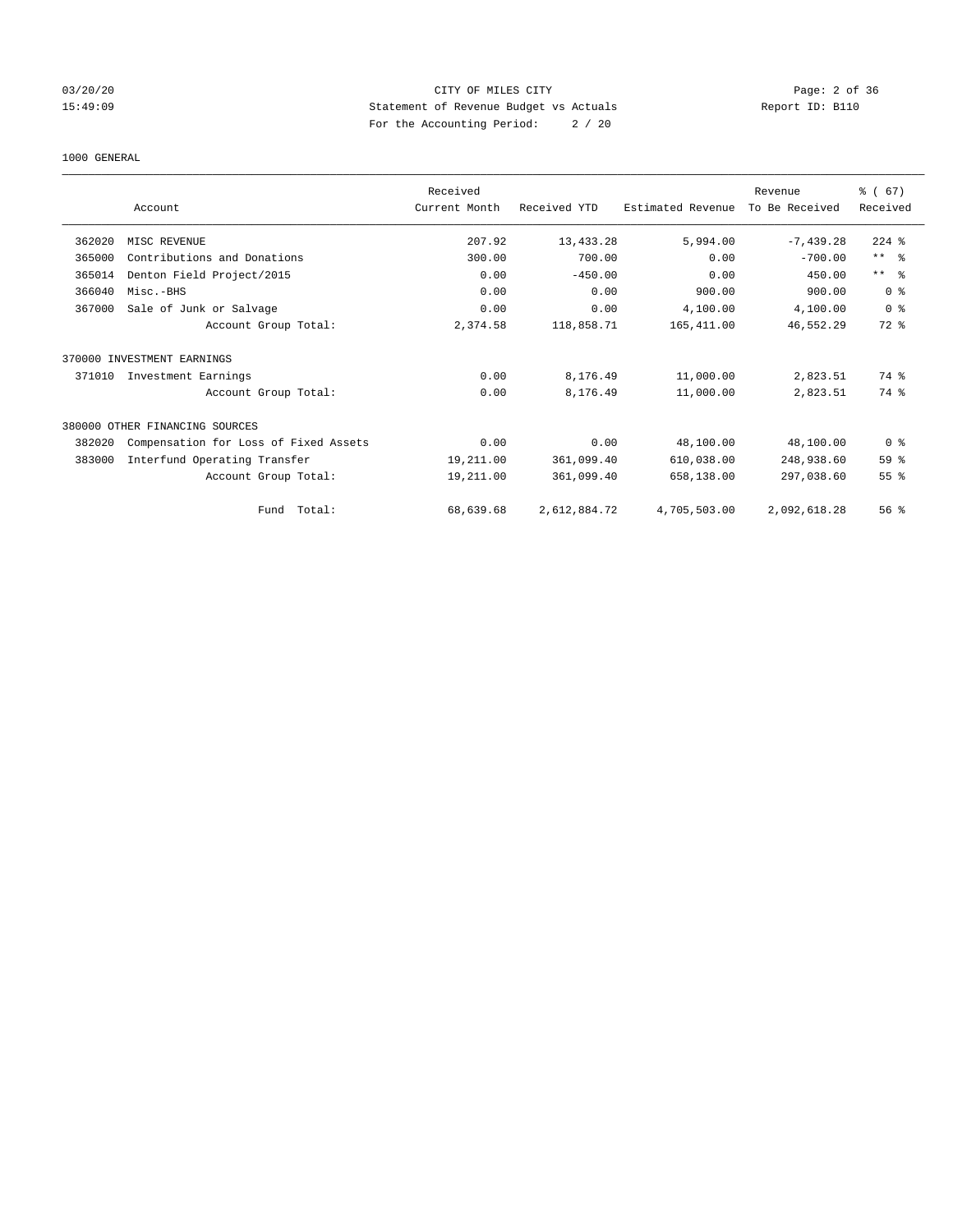# 03/20/20 Page: 3 of 36 15:49:09 Statement of Revenue Budget vs Actuals Report ID: B110 For the Accounting Period: 2 / 20

# 2220 LIBRARY

|        |                                   | Received      |              |                   | Revenue        | % (67)              |
|--------|-----------------------------------|---------------|--------------|-------------------|----------------|---------------------|
|        | Account                           | Current Month | Received YTD | Estimated Revenue | To Be Received | Received            |
|        | 340000 Charges for Services       |               |              |                   |                |                     |
| 341075 | Serv/Cnty-Interlocal Agmt         | 0.00          | 0.00         | 41,015.00         | 41,015.00      | 0 <sup>8</sup>      |
| 346070 | Library Fees                      | 164.46        | 1,286.36     | 4,000.00          | 2,713.64       | 32%                 |
| 346074 | Book Sales                        | 8.00          | 37.80        | 400.00            | 362.20         | 9 <sup>°</sup>      |
|        | Account Group Total:              | 172.46        | 1,324.16     | 45, 415.00        | 44,090.84      | 3 <sup>°</sup>      |
|        | 360000 MISCELLANEOUS REVENUE      |               |              |                   |                |                     |
| 365035 | Donation-Library Board of Trustee | 341.83        | 5,066.67     | 0.00              | $-5,066.67$    | $***$ $\frac{6}{5}$ |
|        | Account Group Total:              | 341.83        | 5,066.67     | 0.00              | $-5,066.67$    | $***$ $\approx$     |
|        | 380000 OTHER FINANCING SOURCES    |               |              |                   |                |                     |
| 383000 | Interfund Operating Transfer      | 25,445.00     | 203,560.00   | 305, 344.00       | 101,784.00     | 67%                 |
|        | Account Group Total:              | 25,445.00     | 203,560.00   | 305, 344.00       | 101,784.00     | 67 %                |
|        | Fund Total:                       | 25,959.29     | 209,950.83   | 350,759.00        | 140,808.17     | 60 %                |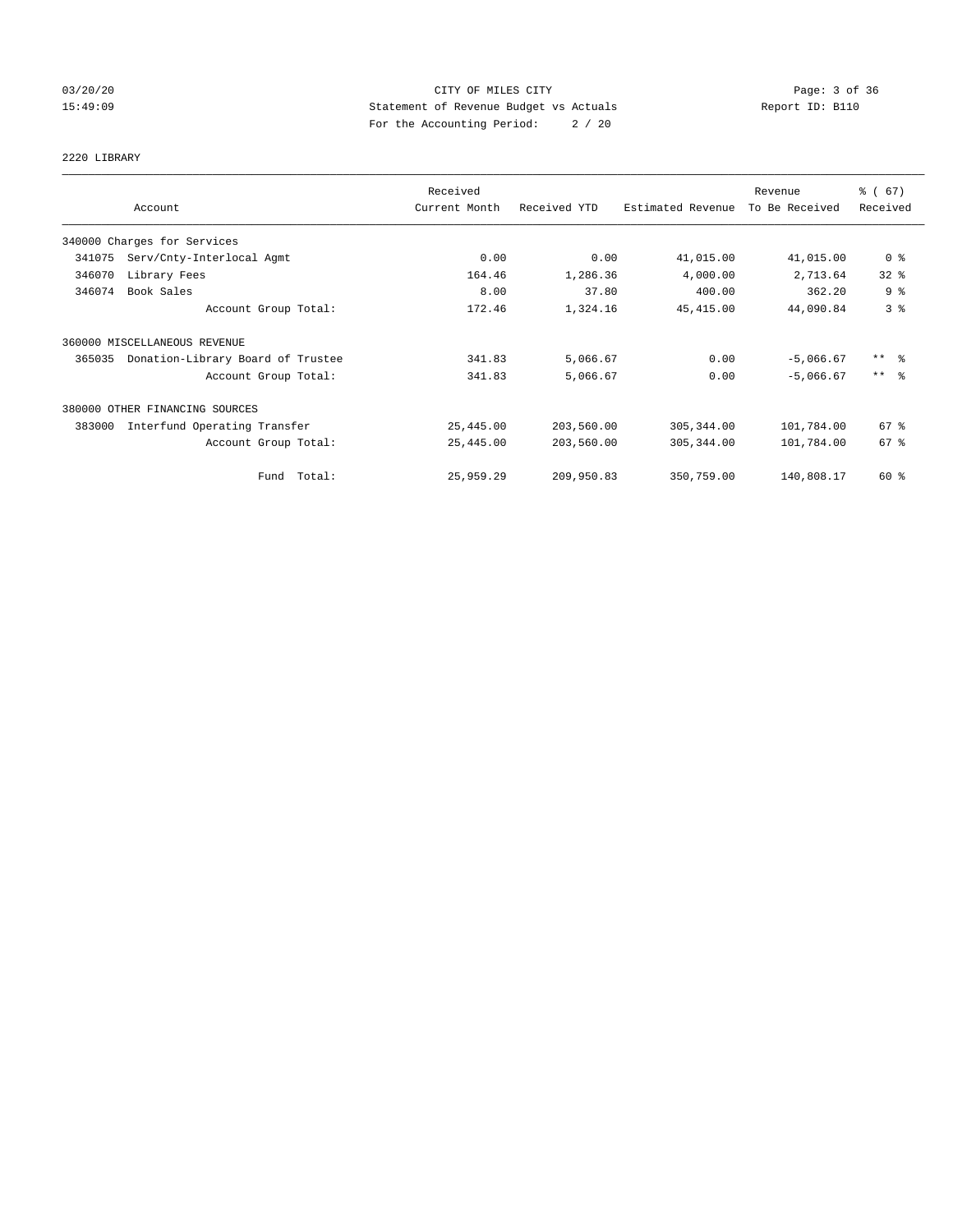03/20/20 Page: 4 of 36 15:49:09 Statement of Revenue Budget vs Actuals Report ID: B110 For the Accounting Period: 2 / 20

2260 EMERGENCY DISASTER

|              | Account                                | Received<br>Current Month | Received YTD | Estimated Revenue | Revenue<br>To Be Received | $\frac{6}{6}$ (67)<br>Received |
|--------------|----------------------------------------|---------------------------|--------------|-------------------|---------------------------|--------------------------------|
| 310000 TAXES |                                        |                           |              |                   |                           |                                |
| 311010       | Real Property Taxes                    | 0.00                      | 170.73       | 500.00            | 329.27                    | $34$ $%$                       |
| 311020       | Personal Property Taxes                | 0.52                      | 39.07        | 50.00             | 10.93                     | 78 %                           |
| 312000       | Penalty & Interest on Delinquent Taxes | 1.17                      | 21.68        | 0.00              | $-21.68$                  | ** %                           |
|              | Account Group Total:                   | 1.69                      | 231.48       | 550.00            | 318.52                    | $42*$                          |
|              | Total:<br>Fund                         | 1.69                      | 231.48       | 550.00            | 318.52                    | $42*$                          |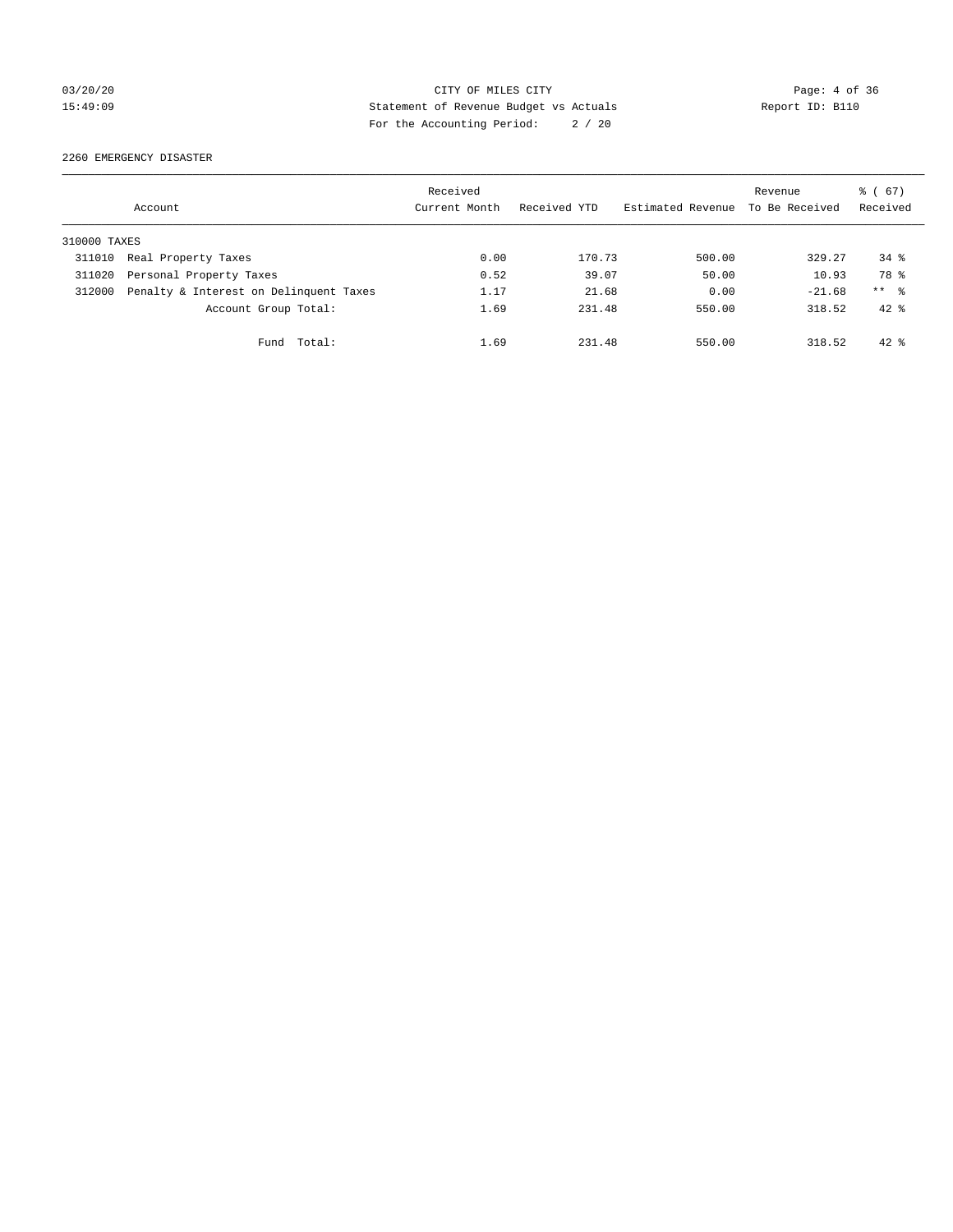# 03/20/20 Page: 5 of 36 15:49:09 Statement of Revenue Budget vs Actuals Report ID: B110 For the Accounting Period: 2 / 20

2270 Health

| Account                                | Received<br>Current Month | Received YTD | Estimated Revenue | Revenue<br>To Be Received | $\frac{3}{6}$ (67)<br>Received |
|----------------------------------------|---------------------------|--------------|-------------------|---------------------------|--------------------------------|
| 380000 OTHER FINANCING SOURCES         |                           |              |                   |                           |                                |
| Interfund Operating Transfer<br>383000 | 0.00                      | 11,500.00    | 11,500.00         | 0.00                      | $100*$                         |
| Account Group Total:                   | 0.00                      | 11,500.00    | 11,500.00         | 0.00                      | $100*$                         |
| Fund Total:                            | 0.00                      | 11,500.00    | 11,500.00         | 0.00                      | $100*$                         |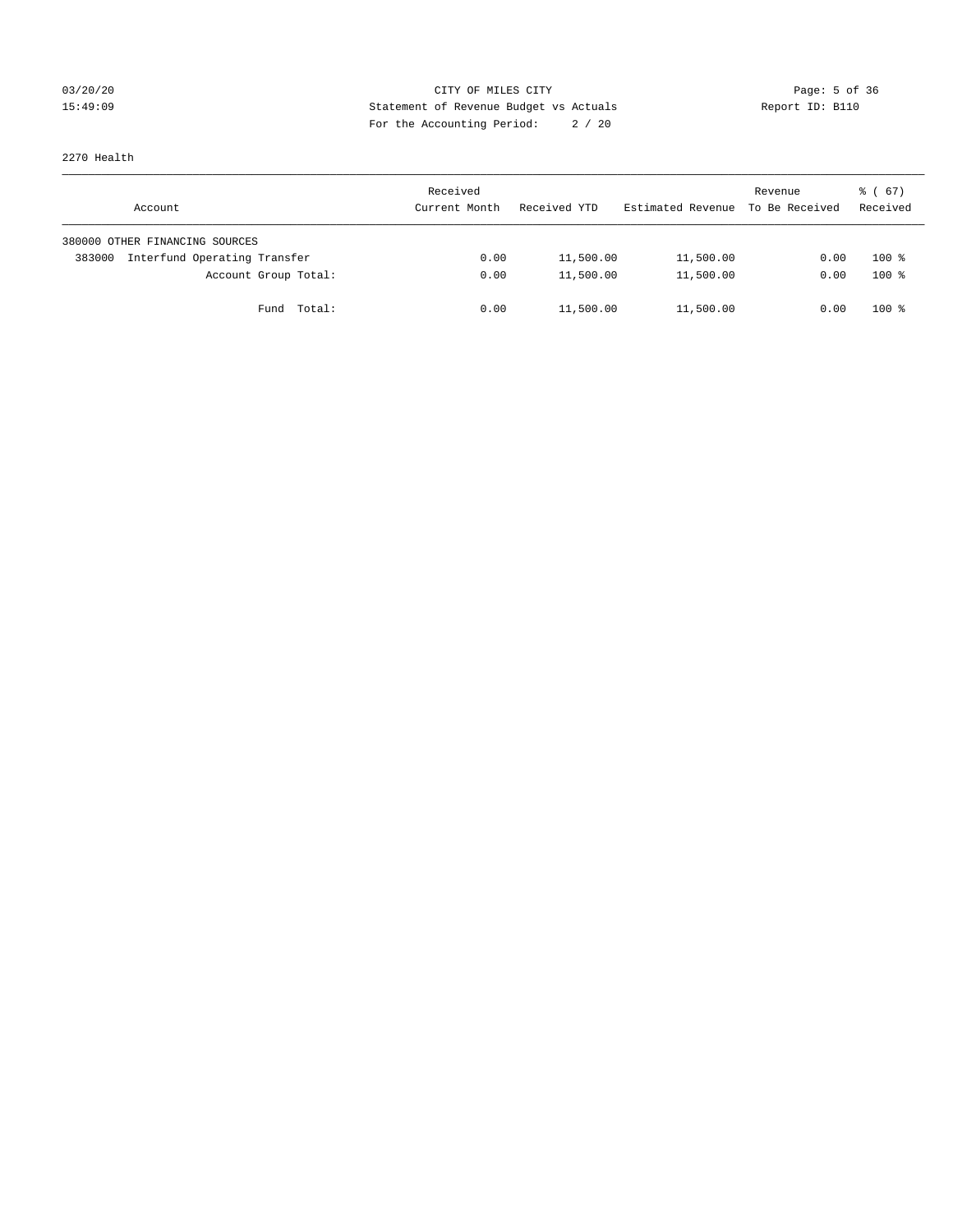# 03/20/20 Page: 6 of 36 15:49:09 Statement of Revenue Budget vs Actuals Report ID: B110 For the Accounting Period: 2 / 20

### 2310 TIFD-Downtown

|              |                                        | Received      |              |                   | Revenue        | % (67)          |
|--------------|----------------------------------------|---------------|--------------|-------------------|----------------|-----------------|
|              | Account                                | Current Month | Received YTD | Estimated Revenue | To Be Received | Received        |
| 310000 TAXES |                                        |               |              |                   |                |                 |
| 311010       | Real Property Taxes                    | 800.81        | 51,897.70    | 76,817.00         | 24,919.30      | 68 %            |
| 311020       | Personal Property Taxes                | 1.09          | 187.95       | 10,000.00         | 9,812.05       | 2 <sup>8</sup>  |
| 312000       | Penalty & Interest on Delinquent Taxes | 15.55         | 41.90        | 0.00              | $-41.90$       | $***$ $ -$      |
|              | Account Group Total:                   | 817.45        | 52,127.55    | 86,817.00         | 34,689.45      | 60 %            |
|              | 370000 INVESTMENT EARNINGS             |               |              |                   |                |                 |
| 371010       | Investment Earnings                    | 0.00          | 1,135.18     | 0.00              | $-1, 135.18$   | ** 왕            |
|              | Account Group Total:                   | 0.00          | 1,135.18     | 0.00              | $-1, 135.18$   | $***$ $\approx$ |
|              | Total:<br>Fund                         | 817.45        | 53, 262. 73  | 86,817.00         | 33,554.27      | $61$ %          |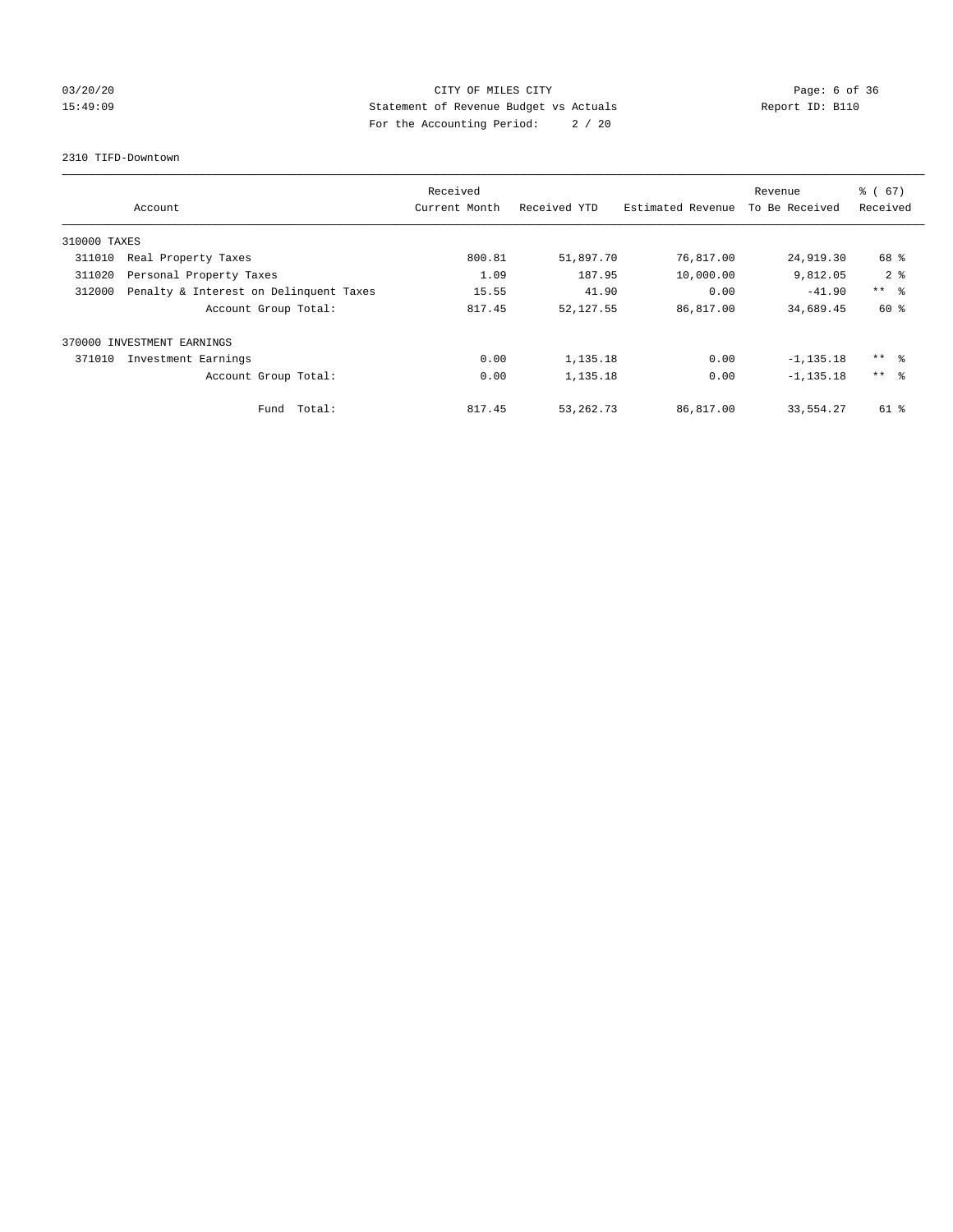# 03/20/20 Page: 7 of 36 CITY OF MILES CITY CONTROL Page: 7 of 36 15:49:09 Statement of Revenue Budget vs Actuals Report ID: B110 For the Accounting Period: 2 / 20

2350 Local Government/Study Commission

|              | Account                 |             | Received<br>Current Month |      | Received YTD |      | Estimated Revenue To Be Received | Revenue | 8 ( 67)<br>Received |
|--------------|-------------------------|-------------|---------------------------|------|--------------|------|----------------------------------|---------|---------------------|
| 310000 TAXES |                         |             |                           |      |              |      |                                  |         |                     |
| 311010       | Real Property Taxes     |             |                           | 0.00 |              | 0.47 | 20.00                            | 19.53   | 2 <sup>8</sup>      |
| 311020       | Personal Property Taxes |             |                           | 0.00 |              | 0.00 | 5.00                             | 5.00    | 0 <sup>8</sup>      |
|              | Account Group Total:    |             |                           | 0.00 |              | 0.47 | 25.00                            | 24.53   | 2 <sup>8</sup>      |
|              |                         | Fund Total: |                           | 0.00 |              | 0.47 | 25.00                            | 24.53   | 2 <sup>8</sup>      |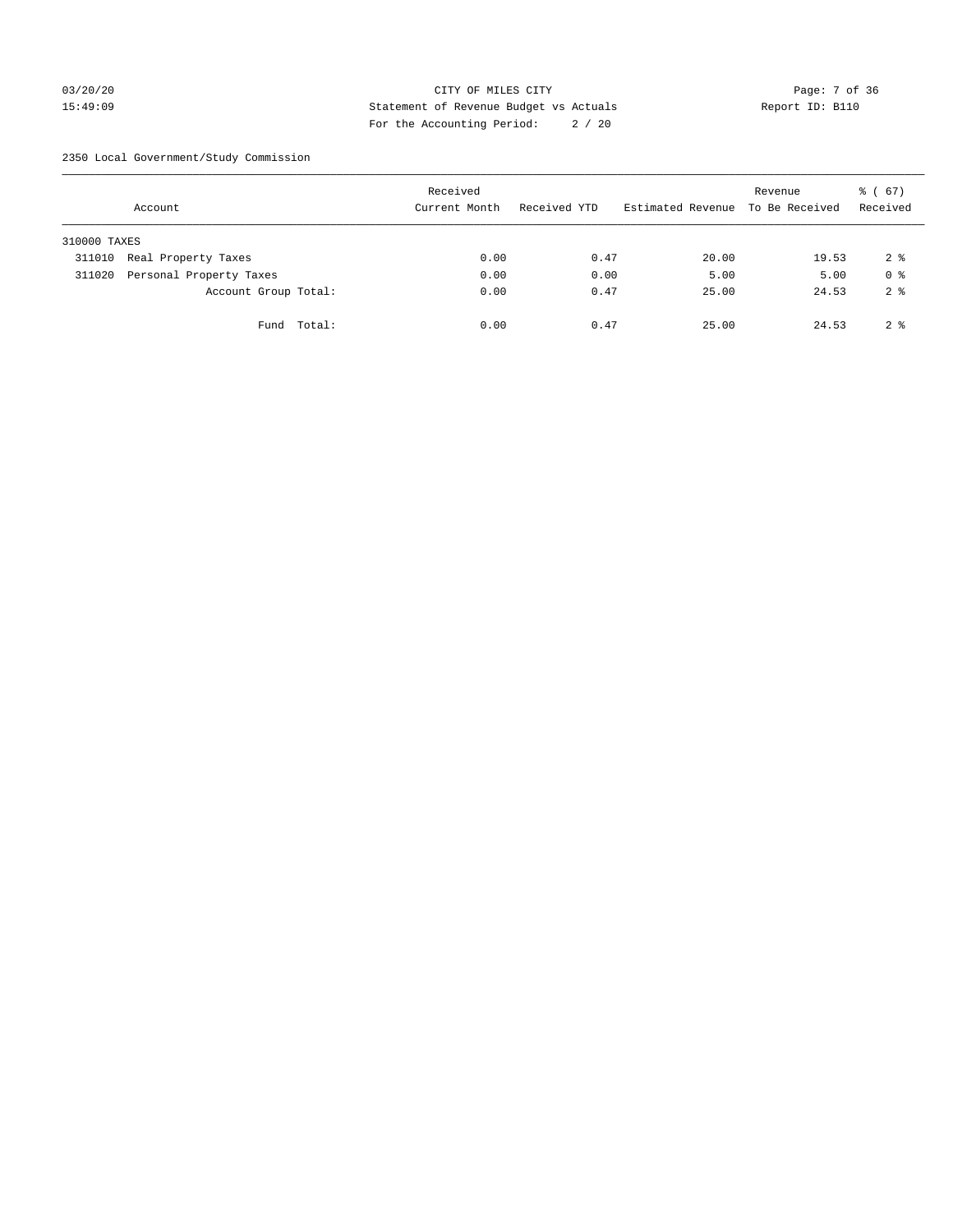# 03/20/20 Page: 8 of 36 15:49:09 Statement of Revenue Budget vs Actuals Report ID: B110 For the Accounting Period: 2 / 20

2372 Permissive Medical Levy

|              | Account                                | Received<br>Current Month | Received YTD | Estimated Revenue | Revenue<br>To Be Received | $\frac{6}{6}$ (67)<br>Received |
|--------------|----------------------------------------|---------------------------|--------------|-------------------|---------------------------|--------------------------------|
| 310000 TAXES |                                        |                           |              |                   |                           |                                |
| 311010       | Real Property Taxes                    | 989.72                    | 145,687.93   | 259,722.00        | 114,034.07                | $56$ $\frac{6}{3}$             |
| 311020       | Personal Property Taxes                | 6.28                      | 468.78       | 5,500.00          | 5,031.22                  | 9 %                            |
| 312000       | Penalty & Interest on Delinquent Taxes | 4.10                      | 75.92        | 0.00              | $-75.92$                  | ** 8                           |
|              | Account Group Total:                   | 1,000.10                  | 146,232.63   | 265, 222, 00      | 118,989.37                | 55 <sup>8</sup>                |
|              | Total:<br>Fund                         | 1,000.10                  | 146, 232.63  | 265, 222, 00      | 118,989.37                | 55 <sup>8</sup>                |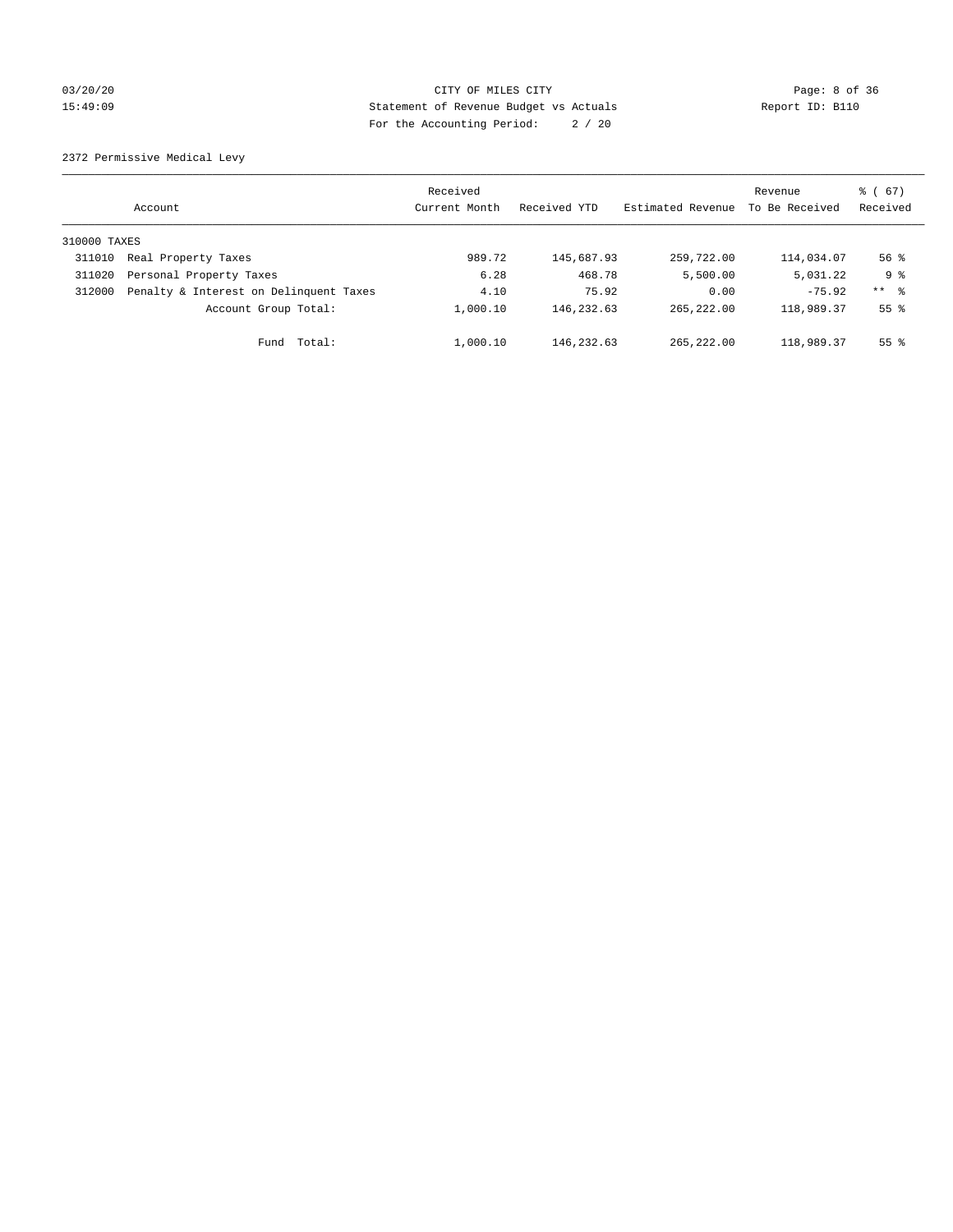# 03/20/20 Page: 9 of 36 15:49:09 Statement of Revenue Budget vs Actuals Report ID: B110 For the Accounting Period: 2 / 20

2390 DRUG FORFEITURE

| Account                      | Received<br>Current Month | Received YTD | Estimated Revenue | Revenue<br>To Be Received | 8 ( 67)<br>Received |
|------------------------------|---------------------------|--------------|-------------------|---------------------------|---------------------|
| 350000 FINES AND FORFEITURES |                           |              |                   |                           |                     |
| Drug Forfeitures<br>351013   | 0.00                      | 800.00       | 2,000.00          | 1,200.00                  | $40*$               |
| Account Group Total:         | 0.00                      | 800.00       | 2,000.00          | 1,200.00                  | $40*$               |
| Fund Total:                  | 0.00                      | 800.00       | 2,000.00          | 1,200.00                  | $40*$               |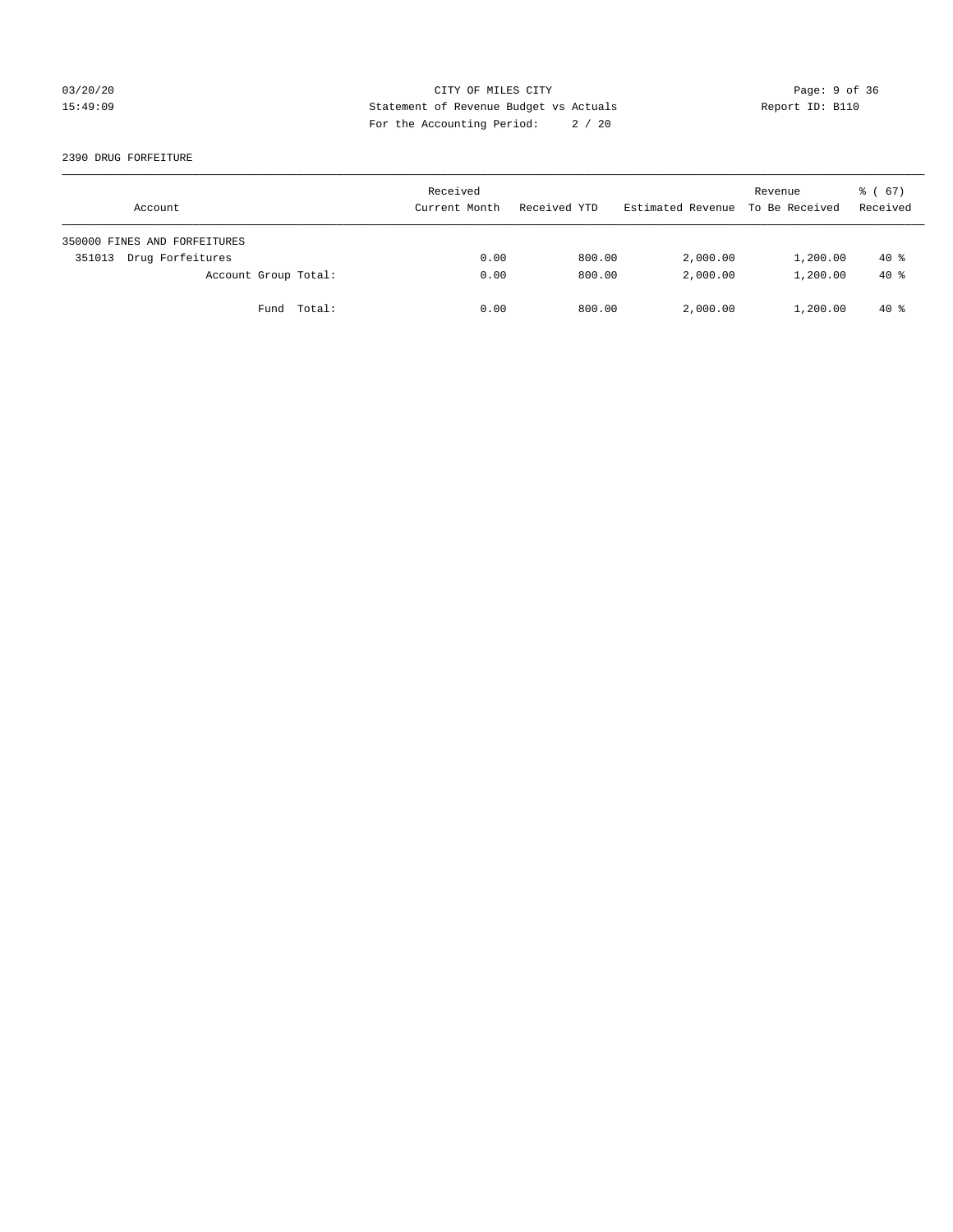# 03/20/20 Page: 10 of 36 CITY OF MILES CITY CONTROL PAGE: 10 of 36 15:49:09 Statement of Revenue Budget vs Actuals Report ID: B110 For the Accounting Period: 2 / 20

### 2394 BUILDING CODE ENFORCEMENT

| Account                              | Received<br>Current Month | Received YTD | Estimated Revenue | Revenue<br>To Be Received | 8 ( 67)<br>Received |
|--------------------------------------|---------------------------|--------------|-------------------|---------------------------|---------------------|
| 320000 LICENSES AND PERMITS          |                           |              |                   |                           |                     |
| Building & Related Permits<br>323010 | 10,013.40                 | 109,145.03   | 145,600.00        | 36,454.97                 | 75 %                |
| Account Group Total:                 | 10,013.40                 | 109,145.03   | 145,600.00        | 36,454.97                 | 75 %                |
| Fund Total:                          | 10,013.40                 | 109,145.03   | 145,600.00        | 36,454.97                 | 75 %                |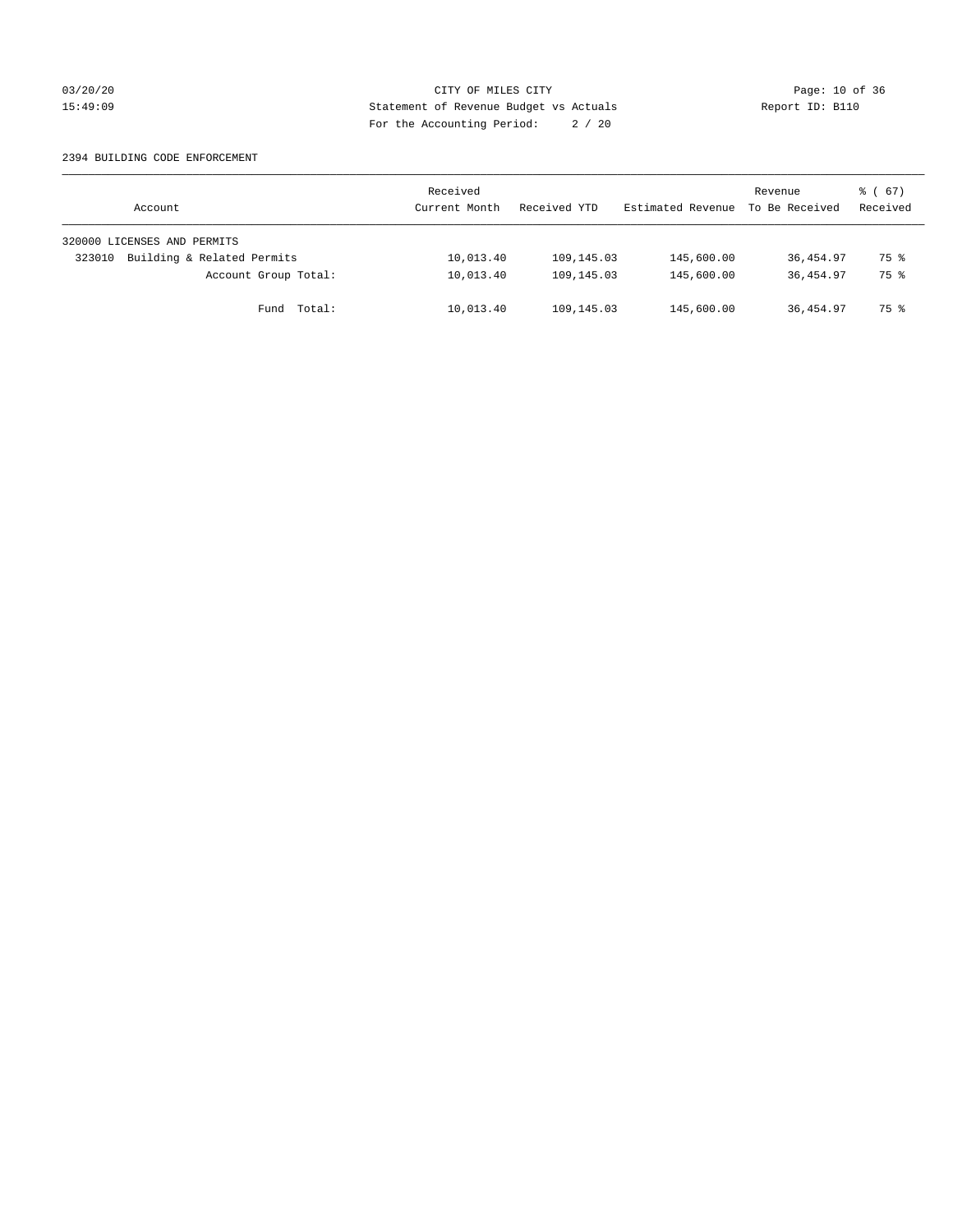# 03/20/20 Page: 11 of 36 CITY OF MILES CITY CHE CITY PAGE: 11 of 36 15:49:09 Statement of Revenue Budget vs Actuals Report ID: B110 For the Accounting Period: 2 / 20

2400 LTG M D#165-(Gen City)

|        |                                          | Received      |              |                   | Revenue        | $\frac{6}{6}$ (67) |
|--------|------------------------------------------|---------------|--------------|-------------------|----------------|--------------------|
|        | Account                                  | Current Month | Received YTD | Estimated Revenue | To Be Received | Received           |
|        | 360000 MISCELLANEOUS REVENUE             |               |              |                   |                |                    |
| 363010 | Maintenance Assessments                  | 982.54        | 112,822.70   | 175,342.00        | 62,519.30      | 64 %               |
| 363040 | Penalty & Interest on Deling Assessments | 17.80         | 344.73       | 550.00            | 205.27         | 63 %               |
|        | Account Group Total:                     | 1,000.34      | 113, 167. 43 | 175,892.00        | 62,724.57      | 64 %               |
|        | 370000 INVESTMENT EARNINGS               |               |              |                   |                |                    |
| 371010 | Investment Earnings                      | 0.00          | 1,089.70     | 900.00            | $-189.70$      | $121$ %            |
|        | Account Group Total:                     | 0.00          | 1,089.70     | 900.00            | $-189.70$      | $121$ %            |
|        | Fund Total:                              | 1,000.34      | 114, 257. 13 | 176,792.00        | 62,534.87      | 65 %               |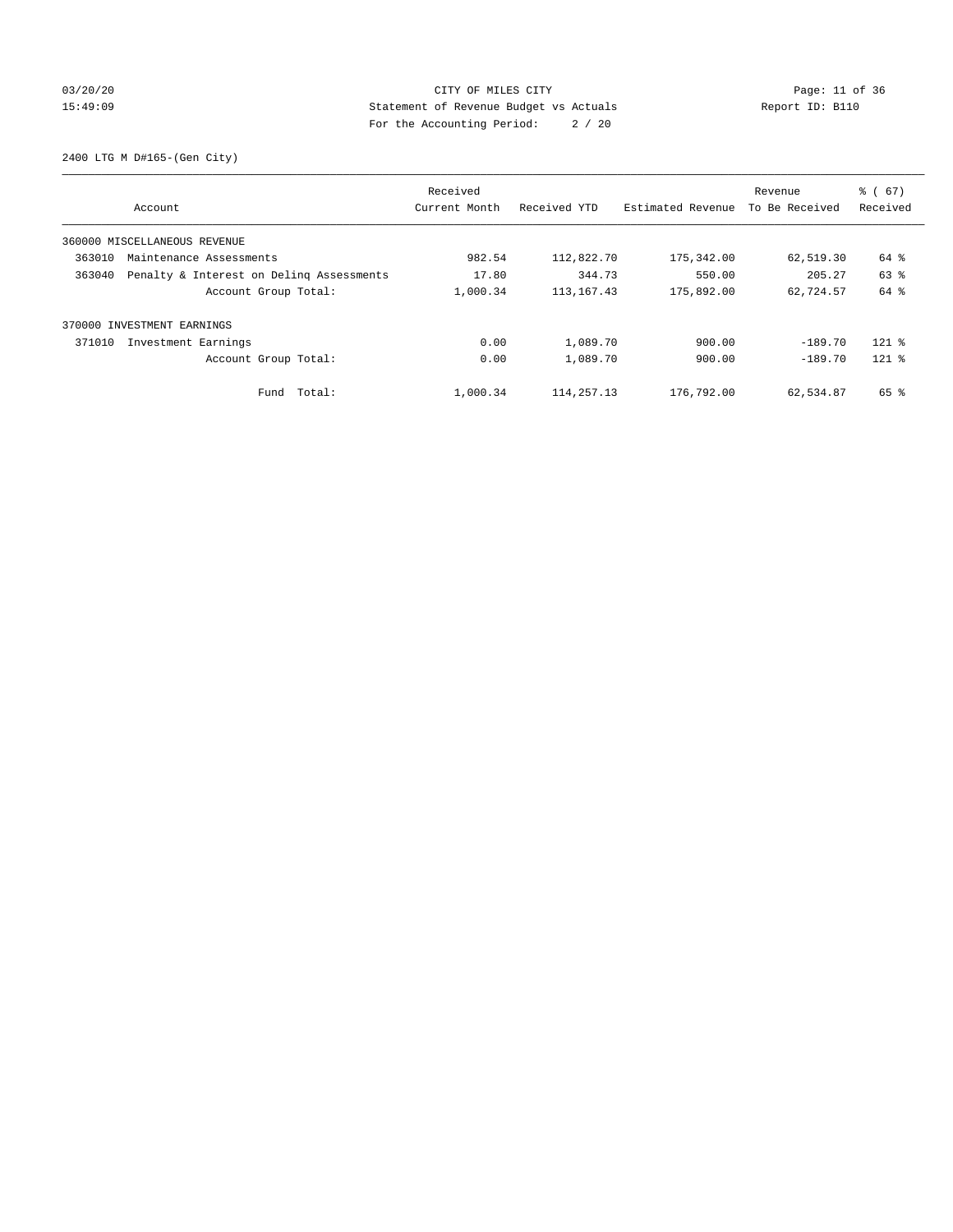# 03/20/20 Page: 12 of 36 CITY OF MILES CITY CHE CITY PAGE: 12 of 36 15:49:09 Statement of Revenue Budget vs Actuals Report ID: B110 For the Accounting Period: 2 / 20

2420 LTG M D#167-(MilesAddn Etc)

|        |                                          | Received      |              |                   | Revenue        | $\frac{6}{6}$ (67) |
|--------|------------------------------------------|---------------|--------------|-------------------|----------------|--------------------|
|        | Account                                  | Current Month | Received YTD | Estimated Revenue | To Be Received | Received           |
|        | 360000 MISCELLANEOUS REVENUE             |               |              |                   |                |                    |
| 363010 | Maintenance Assessments                  | 135.93        | 15,363.90    | 26,100.00         | 10,736.10      | 59%                |
| 363040 | Penalty & Interest on Deling Assessments | 2.46          | 54.92        | 100.00            | 45.08          | 55%                |
|        | Account Group Total:                     | 138.39        | 15,418.82    | 26,200.00         | 10,781.18      | 59 %               |
|        | 370000 INVESTMENT EARNINGS               |               |              |                   |                |                    |
| 371010 | Investment Earnings                      | 0.00          | 223.74       | 200.00            | $-23.74$       | $112*$             |
|        | Account Group Total:                     | 0.00          | 223.74       | 200.00            | $-23.74$       | $112*$             |
|        | Fund Total:                              | 138.39        | 15,642.56    | 26,400.00         | 10,757.44      | 59 %               |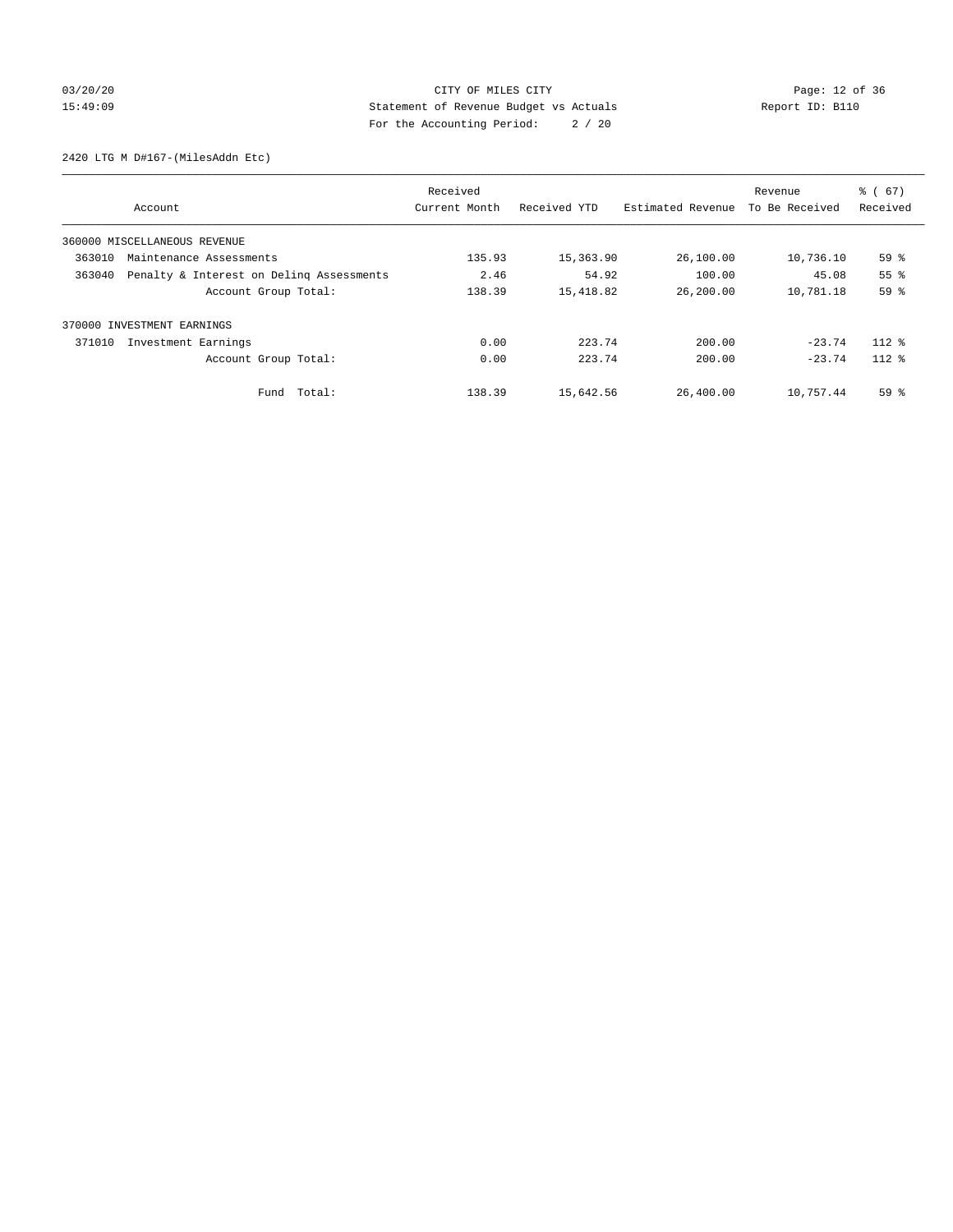# 03/20/20 Page: 13 of 36 CITY OF MILES CITY CONTROL PAGE: 13 of 36 15:49:09 Statement of Revenue Budget vs Actuals Report ID: B110 For the Accounting Period: 2 / 20

2430 LTG M D#171-(Balsam Est)

|                                                    | Received      |              |                   | Revenue        | $\frac{6}{6}$ (67) |
|----------------------------------------------------|---------------|--------------|-------------------|----------------|--------------------|
| Account                                            | Current Month | Received YTD | Estimated Revenue | To Be Received | Received           |
| 360000 MISCELLANEOUS REVENUE                       |               |              |                   |                |                    |
| 363010<br>Maintenance Assessments                  | 0.00          | 3,277.31     | 5,716.00          | 2,438.69       | $57*$              |
| 363040<br>Penalty & Interest on Deling Assessments | 0.00          | 8.37         | 5.00              | $-3.37$        | $167$ %            |
| Account Group Total:                               | 0.00          | 3,285.68     | 5,721.00          | 2,435.32       | 57 <sup>8</sup>    |
| 370000 INVESTMENT EARNINGS                         |               |              |                   |                |                    |
| 371010<br>Investment Earnings                      | 0.00          | 44.07        | 300.00            | 255.93         | 15 <sup>8</sup>    |
| Account Group Total:                               | 0.00          | 44.07        | 300.00            | 255.93         | 15 <sup>8</sup>    |
| Total:<br>Fund                                     | 0.00          | 3,329.75     | 6,021.00          | 2,691.25       | 55 <sup>8</sup>    |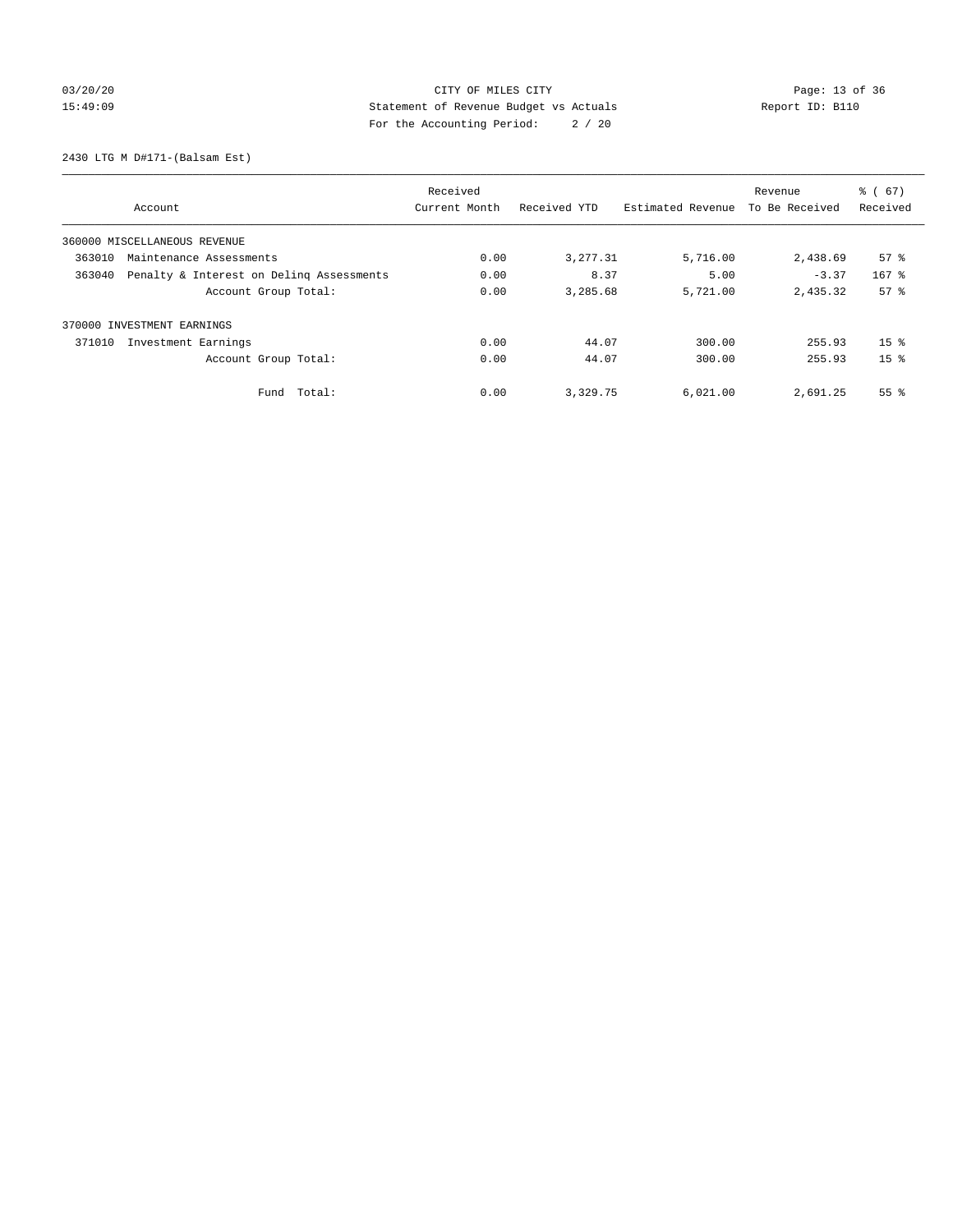# 03/20/20 Page: 14 of 36 CITY OF MILES CITY CHE CITY Page: 14 of 36 15:49:09 Statement of Revenue Budget vs Actuals Report ID: B110 For the Accounting Period: 2 / 20

2440 LTG M D#172-(Main Str)

|                                                    | Received      |              |                   | Revenue        | $\frac{6}{6}$ (67) |
|----------------------------------------------------|---------------|--------------|-------------------|----------------|--------------------|
| Account                                            | Current Month | Received YTD | Estimated Revenue | To Be Received | Received           |
| 360000 MISCELLANEOUS REVENUE                       |               |              |                   |                |                    |
| 363010<br>Maintenance Assessments                  | 249.90        | 21,500.37    | 33,451.00         | 11,950.63      | 64 %               |
| Penalty & Interest on Deling Assessments<br>363040 | 4.53          | 53.16        | 100.00            | 46.84          | 53 <sup>8</sup>    |
| Account Group Total:                               | 254.43        | 21,553.53    | 33,551.00         | 11,997.47      | 64 %               |
| INVESTMENT EARNINGS<br>370000                      |               |              |                   |                |                    |
| 371010<br>Investment Earnings                      | 0.00          | 67.09        | 50.00             | $-17.09$       | $134$ $%$          |
| Account Group Total:                               | 0.00          | 67.09        | 50.00             | $-17.09$       | $134$ $%$          |
| Fund Total:                                        | 254.43        | 21,620.62    | 33,601.00         | 11,980.38      | 64 %               |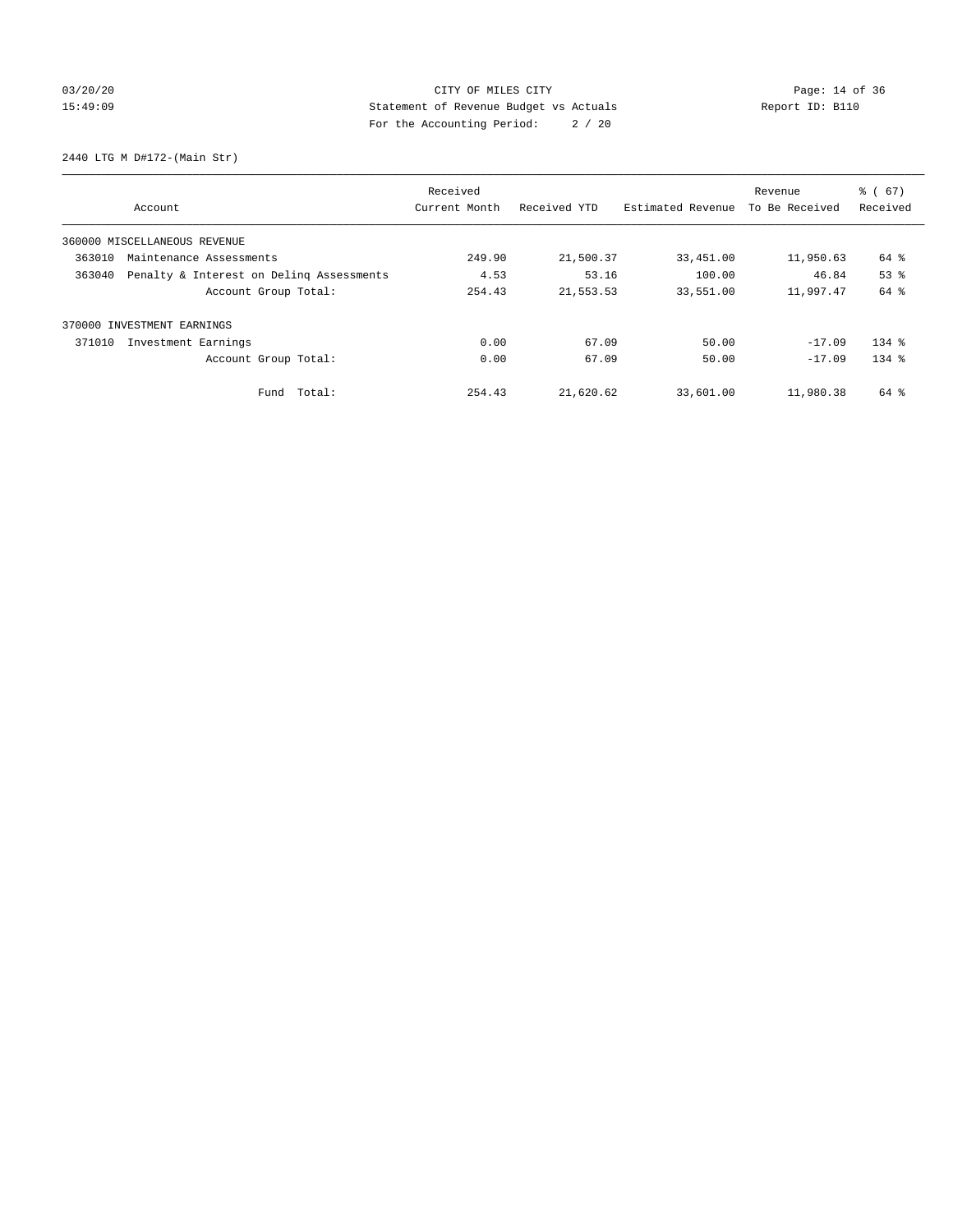# 03/20/20 Page: 15 of 36 CITY OF MILES CITY CONTROL PAGE: 15 of 36 15:49:09 Statement of Revenue Budget vs Actuals Report ID: B110 For the Accounting Period: 2 / 20

2450 LTG M D#195-(SG-Trico)

|                                                    | Received      |              |                   | Revenue        | $\frac{6}{6}$ (67) |
|----------------------------------------------------|---------------|--------------|-------------------|----------------|--------------------|
| Account                                            | Current Month | Received YTD | Estimated Revenue | To Be Received | Received           |
| 360000 MISCELLANEOUS REVENUE                       |               |              |                   |                |                    |
| 363010<br>Maintenance Assessments                  | 0.00          | 3,297.75     | 5,897.00          | 2,599.25       | 56 %               |
| 363040<br>Penalty & Interest on Deling Assessments | 0.00          | 2.25         | 10.00             | 7.75           | $23$ $%$           |
| Account Group Total:                               | 0.00          | 3,300.00     | 5,907.00          | 2,607.00       | 56 <sup>8</sup>    |
| 370000 INVESTMENT EARNINGS                         |               |              |                   |                |                    |
| 371010<br>Investment Earnings                      | 0.00          | 50.90        | 50.00             | $-0.90$        | $102$ %            |
| Account Group Total:                               | 0.00          | 50.90        | 50.00             | $-0.90$        | $102$ %            |
| Total:<br>Fund                                     | 0.00          | 3,350.90     | 5,957.00          | 2,606.10       | $56$ $\frac{6}{3}$ |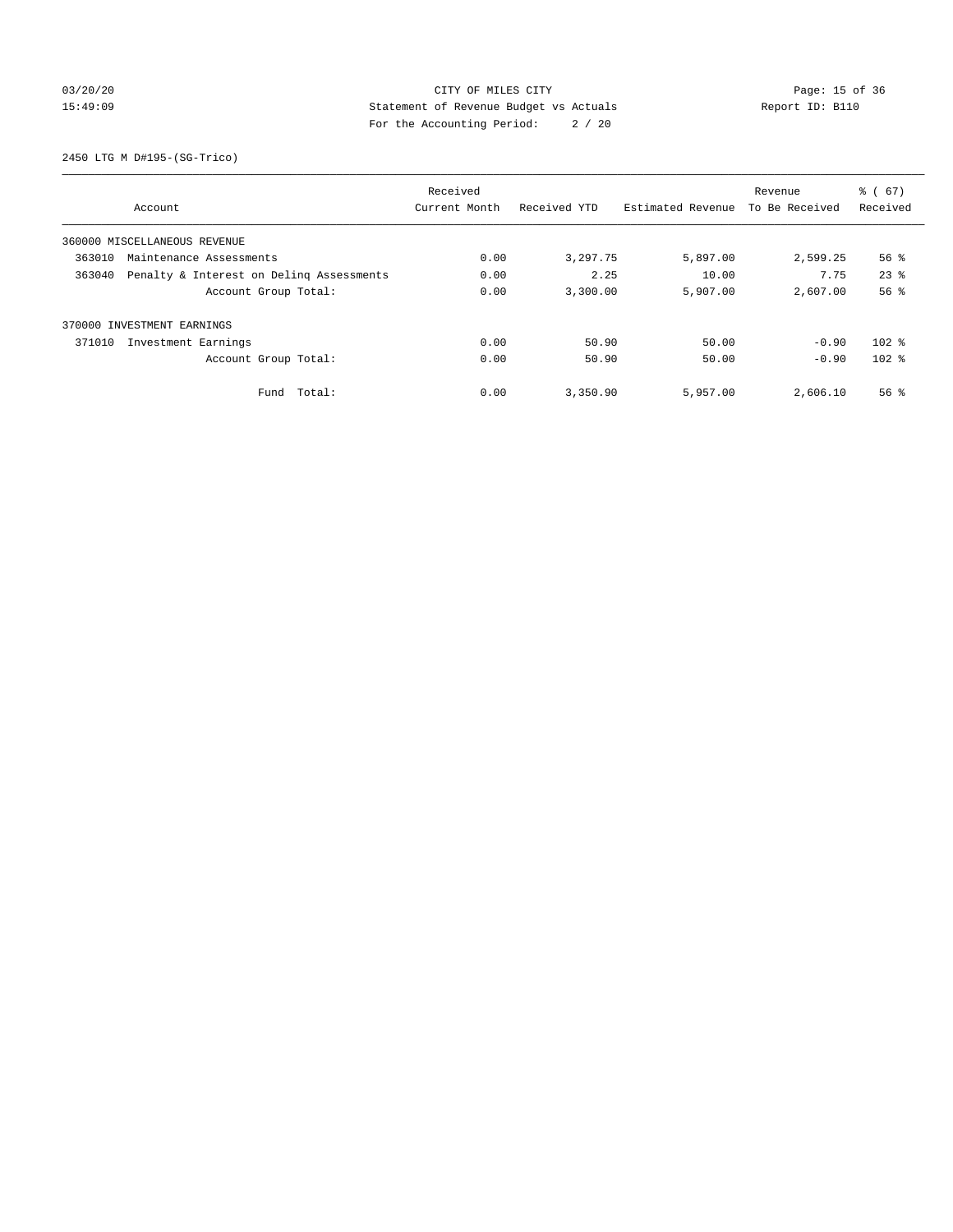# 03/20/20 Page: 16 of 36 CITY OF MILES CITY CONTROL PAGE: 16 of 36 15:49:09 Statement of Revenue Budget vs Actuals Report ID: B110 For the Accounting Period: 2 / 20

2470 LTG M D#202-(SG-MDU&NV)

|                                                    |                              |               |              | Revenue           | $\frac{6}{6}$ (67) |          |
|----------------------------------------------------|------------------------------|---------------|--------------|-------------------|--------------------|----------|
|                                                    | Account                      | Current Month | Received YTD | Estimated Revenue | To Be Received     | Received |
|                                                    | 360000 MISCELLANEOUS REVENUE |               |              |                   |                    |          |
| 363010                                             | Maintenance Assessments      | 0.00          | 5,786.02     | 9,308.00          | 3,521.98           | 62 %     |
| Penalty & Interest on Deling Assessments<br>363040 |                              | 0.00          | 50.83        | 50.00             | $-0.83$            | $102$ %  |
|                                                    | Account Group Total:         | 0.00          | 5,836.85     | 9,358.00          | 3,521.15           | $62$ $%$ |
|                                                    | 370000 INVESTMENT EARNINGS   |               |              |                   |                    |          |
| 371010                                             | Investment Earnings          | 0.00          | 41.62        | 10.00             | $-31.62$           | $416$ %  |
|                                                    | Account Group Total:         | 0.00          | 41.62        | 10.00             | $-31.62$           | $416$ %  |
|                                                    | Fund Total:                  | 0.00          | 5,878.47     | 9,368.00          | 3,489.53           | 63 %     |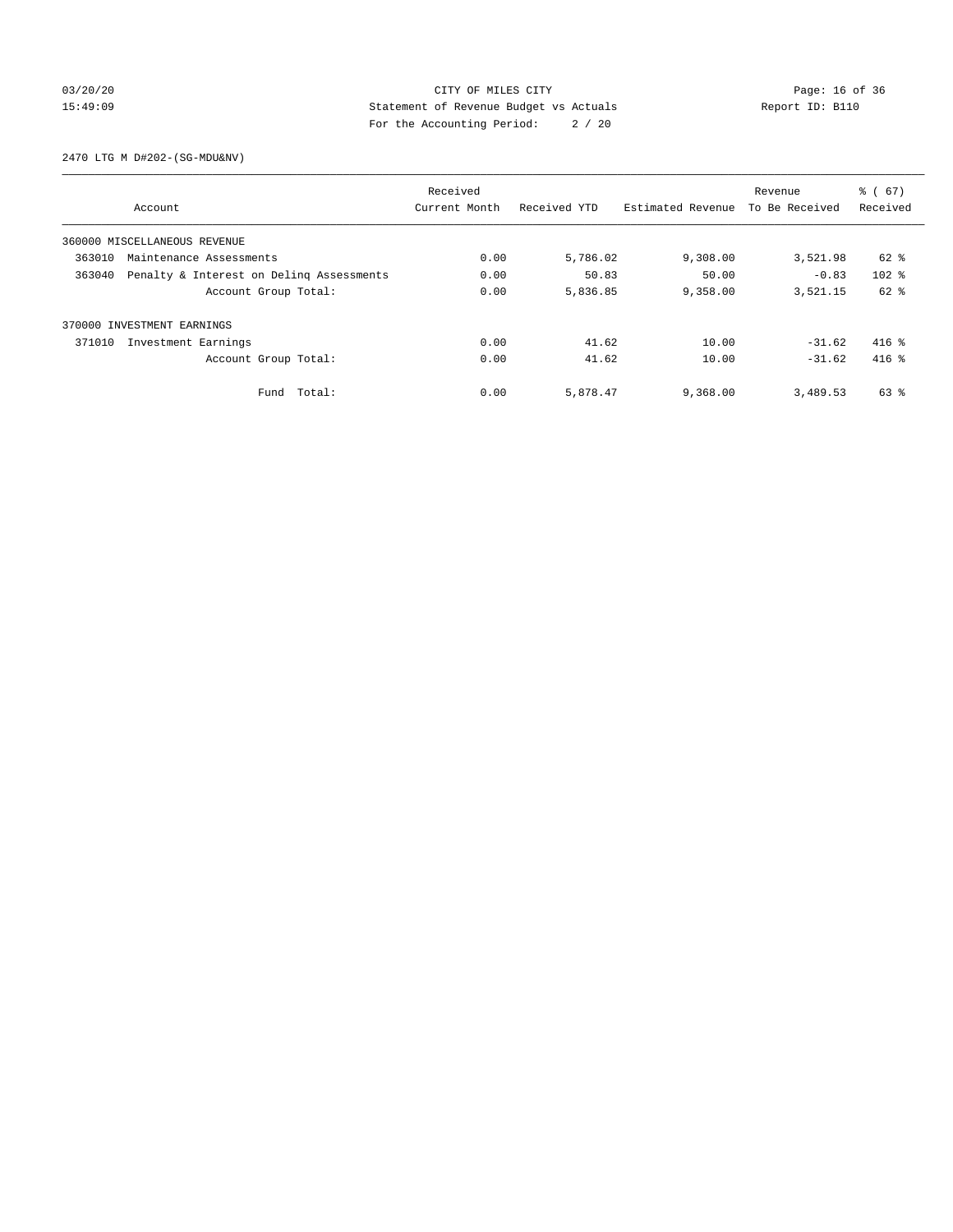# 03/20/20 Page: 17 of 36 CITY OF MILES CITY CONTROL PAGE: 17 OF 36 15:49:09 Statement of Revenue Budget vs Actuals Report ID: B110 For the Accounting Period: 2 / 20

2480 LTG M M#173-(Milestown Estates)

|        | Received                                 |               |              |                   |                | $\frac{6}{6}$ (67) |
|--------|------------------------------------------|---------------|--------------|-------------------|----------------|--------------------|
|        | Account                                  | Current Month | Received YTD | Estimated Revenue | To Be Received | Received           |
|        | 360000 MISCELLANEOUS REVENUE             |               |              |                   |                |                    |
| 363010 | Maintenance Assessments                  | 0.00          | 1,997.89     | 2,874.00          | 876.11         | 70 %               |
| 363040 | Penalty & Interest on Deling Assessments |               | 1.83         | 2.00              | 0.17           | $92$ $%$           |
|        | Account Group Total:                     | 0.00          | 1,999.72     | 2,876.00          | 876.28         | 70 %               |
|        | 370000 INVESTMENT EARNINGS               |               |              |                   |                |                    |
| 371010 | Investment Earnings                      | 0.00          | 10.45        | 25.00             | 14.55          | $42*$              |
|        | Account Group Total:                     | 0.00          | 10.45        | 25.00             | 14.55          | $42*$              |
|        | Fund Total:                              | 0.00          | 2,010.17     | 2,901.00          | 890.83         | 69 %               |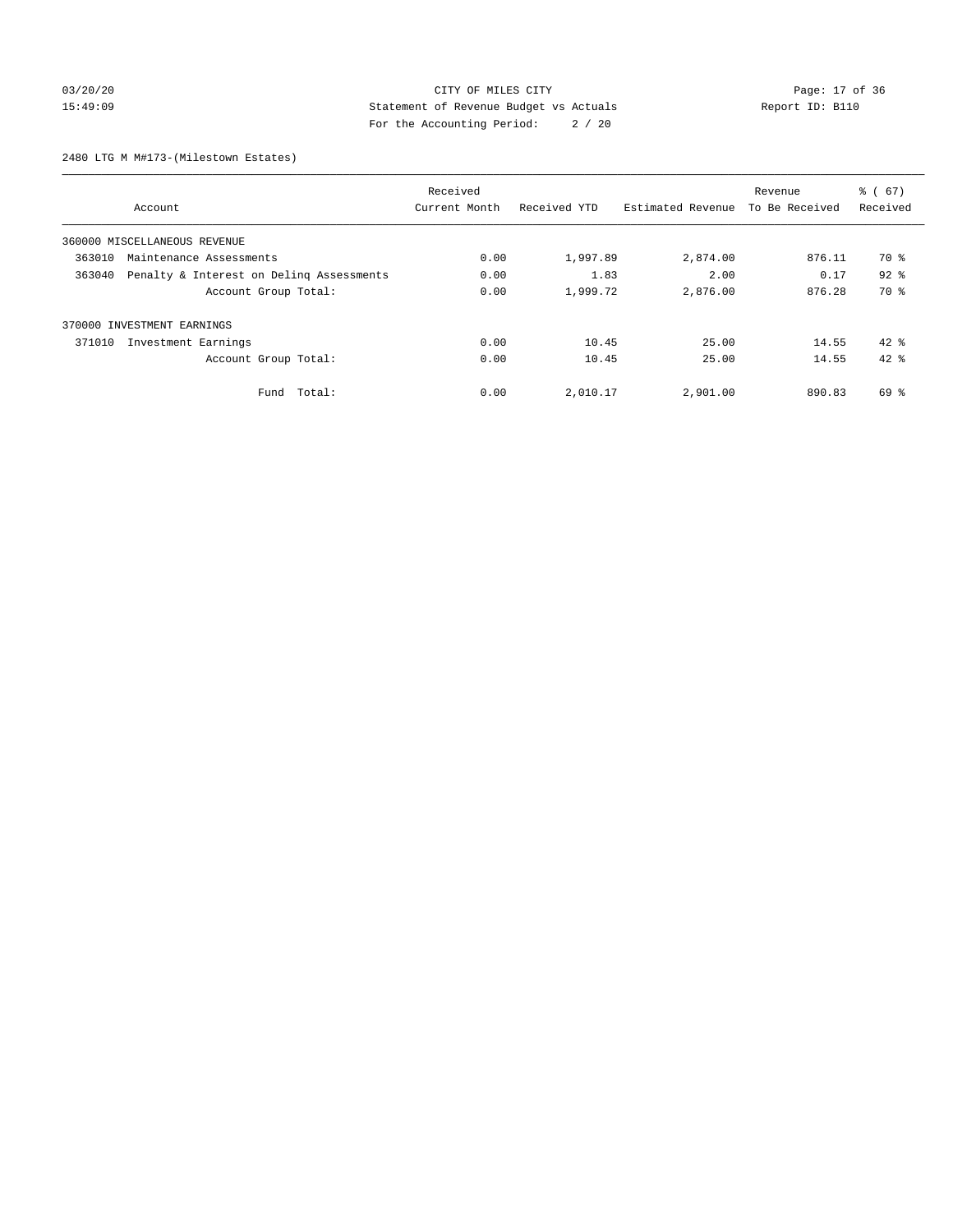# 03/20/20 Page: 18 of 36 CITY OF MILES CITY CONTROL PAGE: 18 of 36 15:49:09 Statement of Revenue Budget vs Actuals Report ID: B110 For the Accounting Period: 2 / 20

2510 STR MAINT DIST #204

|        |                                          | Received      |              |                   | Revenue        | % (67)          |
|--------|------------------------------------------|---------------|--------------|-------------------|----------------|-----------------|
|        | Account                                  | Current Month | Received YTD | Estimated Revenue | To Be Received | Received        |
|        | 330000 INTERGOVERNMENTAL REVENUES        |               |              |                   |                |                 |
| 331113 | FEMA -Projects                           | 10,798.05     | 10,798.05    | 32,467.00         | 21,668.95      | 33 <sup>8</sup> |
|        | Account Group Total:                     | 10,798.05     | 10,798.05    | 32,467.00         | 21,668.95      | 33%             |
|        | 360000 MISCELLANEOUS REVENUE             |               |              |                   |                |                 |
| 362020 | MISC REVENUE                             | 0.00          | 2,342.29     | 0.00              | $-2,342.29$    | $***$ $ -$      |
| 363010 | Maintenance Assessments                  | 6,107.20      | 1,063,931.58 | 1,704,326.00      | 640, 394.42    | 62 %            |
| 363040 | Penalty & Interest on Deling Assessments | 110.62        | 2,566.34     | 4,000.00          | 1,433.66       | 64 %            |
|        | Account Group Total:                     | 6,217.82      | 1,068,840.21 | 1,708,326.00      | 639, 485. 79   | 63 %            |
|        | 370000 INVESTMENT EARNINGS               |               |              |                   |                |                 |
| 371010 | Investment Earnings                      | 0.00          | 7,361.14     | 10,000.00         | 2,638.86       | 74 %            |
|        | Account Group Total:                     | 0.00          | 7,361.14     | 10,000.00         | 2,638.86       | 74 %            |
|        | 380000 OTHER FINANCING SOURCES           |               |              |                   |                |                 |
| 383000 | Interfund Operating Transfer             | 0.00          | 0.00         | 84,771.00         | 84,771.00      | 0 <sup>8</sup>  |
|        | Account Group Total:                     | 0.00          | 0.00         | 84,771.00         | 84,771.00      | 0 <sup>8</sup>  |
|        | Fund Total:                              | 17,015.87     | 1,086,999.40 | 1,835,564.00      | 748,564.60     | 59 <sup>°</sup> |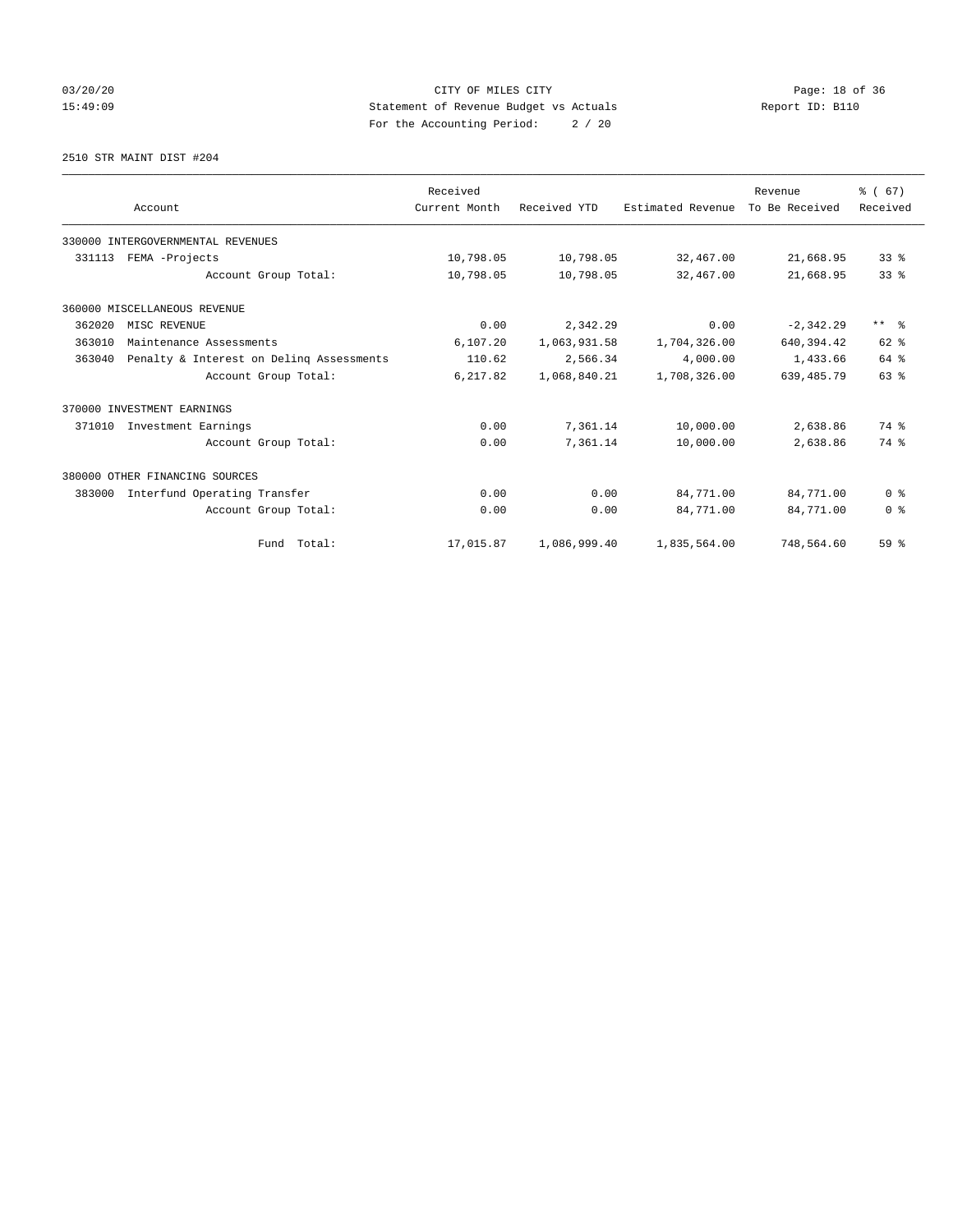# 03/20/20 Page: 19 of 36 CITY OF MILES CITY CONTROL PAGE: 19 Of 36 15:49:09 Statement of Revenue Budget vs Actuals Report ID: B110 For the Accounting Period: 2 / 20

2520 STR MAINT DIST #205

|        |                                          | Received      |              |                   | Revenue        | % (67)                  |
|--------|------------------------------------------|---------------|--------------|-------------------|----------------|-------------------------|
|        | Account                                  | Current Month | Received YTD | Estimated Revenue | To Be Received | Received                |
|        | 330000 INTERGOVERNMENTAL REVENUES        |               |              |                   |                |                         |
| 331113 | FEMA -Projects                           | 2,699.51      | 2,699.51     | 8,167.00          | 5,467.49       | 33 <sup>8</sup>         |
|        | Account Group Total:                     | 2,699.51      | 2,699.51     | 8,167.00          | 5,467.49       | 33 <sup>8</sup>         |
|        | 360000 MISCELLANEOUS REVENUE             |               |              |                   |                |                         |
| 362020 | MISC REVENUE                             | 0.00          | 1,141.32     | 0.00              | $-1, 141.32$   | $***$ $=$ $\frac{6}{5}$ |
| 363010 | Maintenance Assessments                  | 1,215.40      | 95,516.10    | 134,977.00        | 39,460.90      | 71 %                    |
| 363040 | Penalty & Interest on Deling Assessments | 22.01         | 523.88       | 1,000.00          | 476.12         | $52$ $%$                |
|        | Account Group Total:                     | 1,237.41      | 97,181.30    | 135,977.00        | 38,795.70      | 71.8                    |
|        | 370000 INVESTMENT EARNINGS               |               |              |                   |                |                         |
| 371010 | Investment Earnings                      | 0.00          | 3,357.35     | 400.00            | $-2.957.35$    | $839$ $%$               |
|        | Account Group Total:                     | 0.00          | 3,357.35     | 400.00            | $-2,957.35$    | 839 %                   |
|        | 380000 OTHER FINANCING SOURCES           |               |              |                   |                |                         |
| 383000 | Interfund Operating Transfer             | 0.00          | 0.00         | 84,442.00         | 84,442.00      | 0 <sup>8</sup>          |
|        | Account Group Total:                     | 0.00          | 0.00         | 84,442.00         | 84,442.00      | 0 <sup>8</sup>          |
|        | Fund Total:                              | 3,936.92      | 103,238.16   | 228,986.00        | 125,747.84     | 45%                     |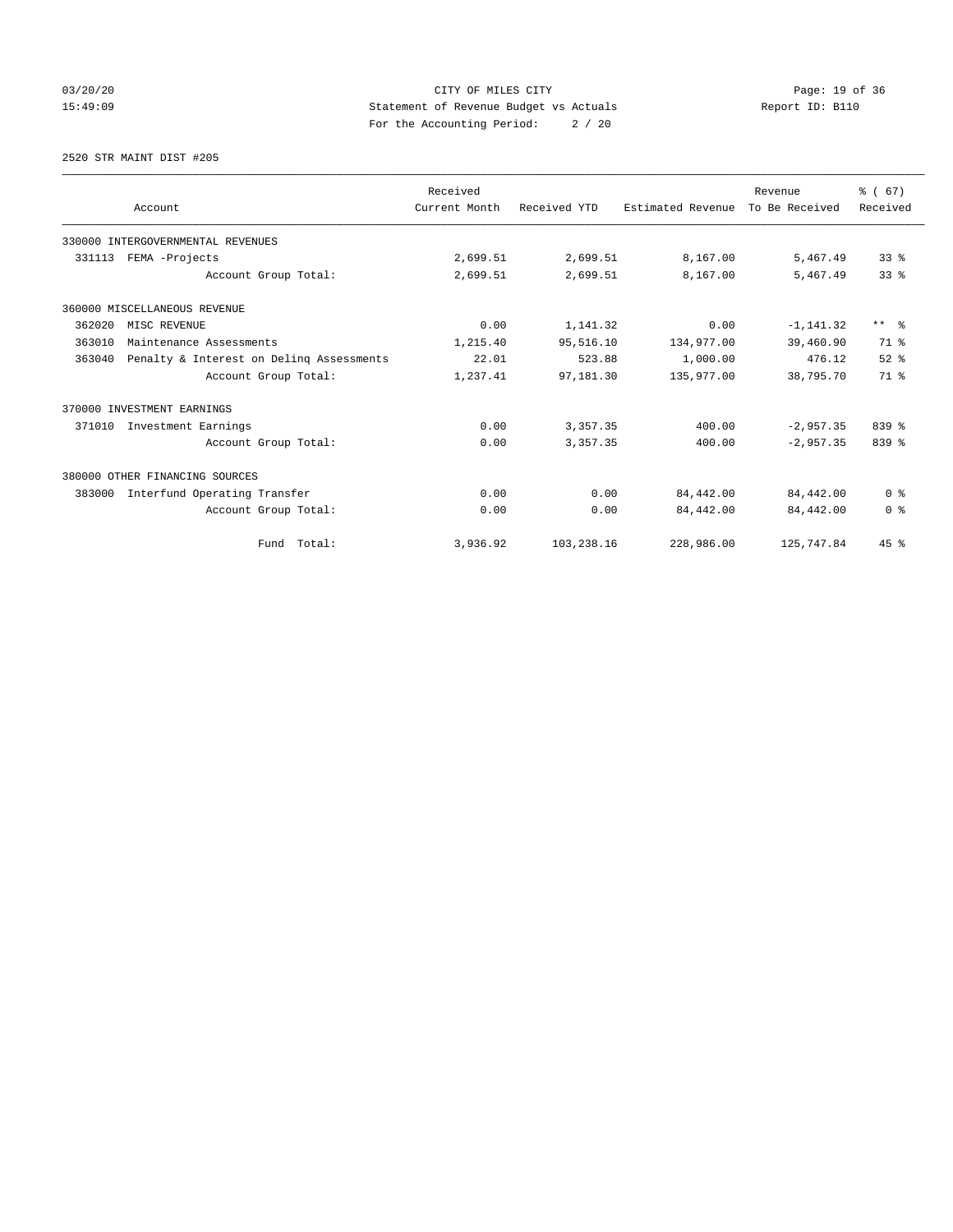# 03/20/20 Page: 20 of 36 CITY OF MILES CITY CONTROL PAGE: 20 of 36 15:49:09 Statement of Revenue Budget vs Actuals Report ID: B110 For the Accounting Period: 2 / 20

### 2540 STR MAINT DIST#207-(MILESTOWN ESTATES)

|        |                                          | Received      |              |                   | Revenue        | $\frac{6}{6}$ (67) |
|--------|------------------------------------------|---------------|--------------|-------------------|----------------|--------------------|
|        | Account                                  | Current Month | Received YTD | Estimated Revenue | To Be Received | Received           |
|        | 360000 MISCELLANEOUS REVENUE             |               |              |                   |                |                    |
| 363010 | Maintenance Assessments                  | 0.00          | 4,455.81     | 6,512.00          | 2,056.19       | 68 %               |
| 363040 | Penalty & Interest on Deling Assessments | 0.00          | 7.60         | 0.00              | $-7.60$        | $***$ $\approx$    |
|        | Account Group Total:                     | 0.00          | 4,463.41     | 6.512.00          | 2,048.59       | 69 %               |
| 370000 | INVESTMENT EARNINGS                      |               |              |                   |                |                    |
| 371010 | Investment Earnings                      | 0.00          | 57.98        | 100.00            | 42.02          | $58*$              |
|        | Account Group Total:                     | 0.00          | 57.98        | 100.00            | 42.02          | 58 %               |
|        | Total:<br>Fund                           | 0.00          | 4,521.39     | 6,612.00          | 2,090.61       | 68 %               |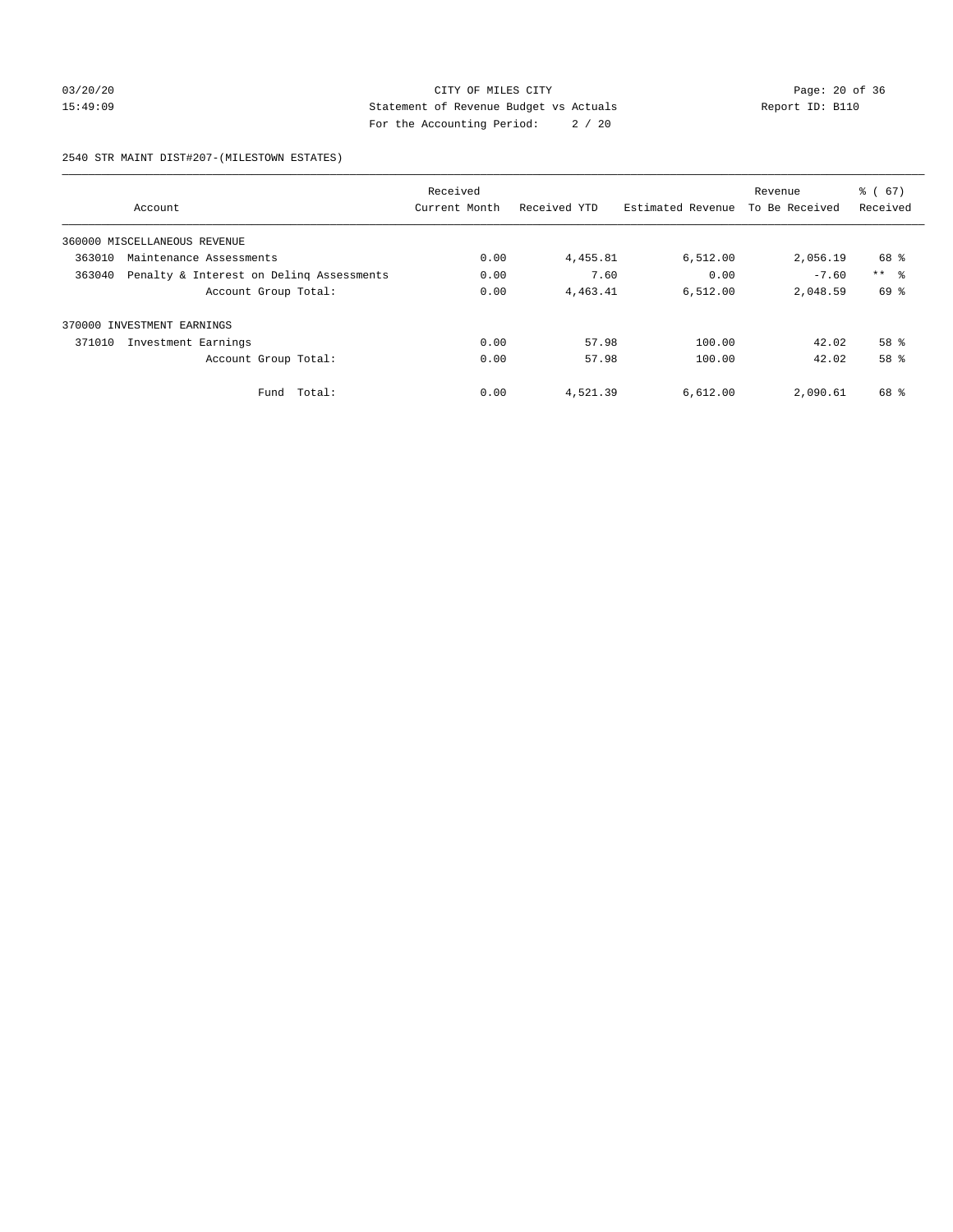# 03/20/20 Page: 21 of 36 CITY OF MILES CITY CHE CITY PAGE: 21 of 36 15:49:09 Statement of Revenue Budget vs Actuals Report ID: B110 For the Accounting Period: 2 / 20

### 2701 Fire Grants

| Account                              | Received<br>Current Month | Received YTD | Estimated Revenue | Revenue<br>To Be Received | $\frac{6}{6}$ (67)<br>Received |
|--------------------------------------|---------------------------|--------------|-------------------|---------------------------|--------------------------------|
|                                      |                           |              |                   |                           |                                |
| INTERGOVERNMENTAL REVENUES<br>330000 |                           |              |                   |                           |                                |
| FEMA -Projects<br>331113             | 0.00                      | 222,334.00   | 723,232.00        | 500,898.00                | $31$ %                         |
| Account Group Total:                 | 0.00                      | 222,334.00   | 723,232.00        | 500,898.00                | $31*$                          |
| 360000 MISCELLANEOUS REVENUE         |                           |              |                   |                           |                                |
| Sale of Junk or Salvage<br>367000    | 0.00                      | 0.00         | 1,000.00          | 1,000.00                  | 0 %                            |
| Account Group Total:                 | 0.00                      | 0.00         | 1,000.00          | 1,000.00                  | 0 <sup>8</sup>                 |
| Total:<br>Fund                       | 0.00                      | 222,334.00   | 724,232.00        | 501,898.00                | $31$ %                         |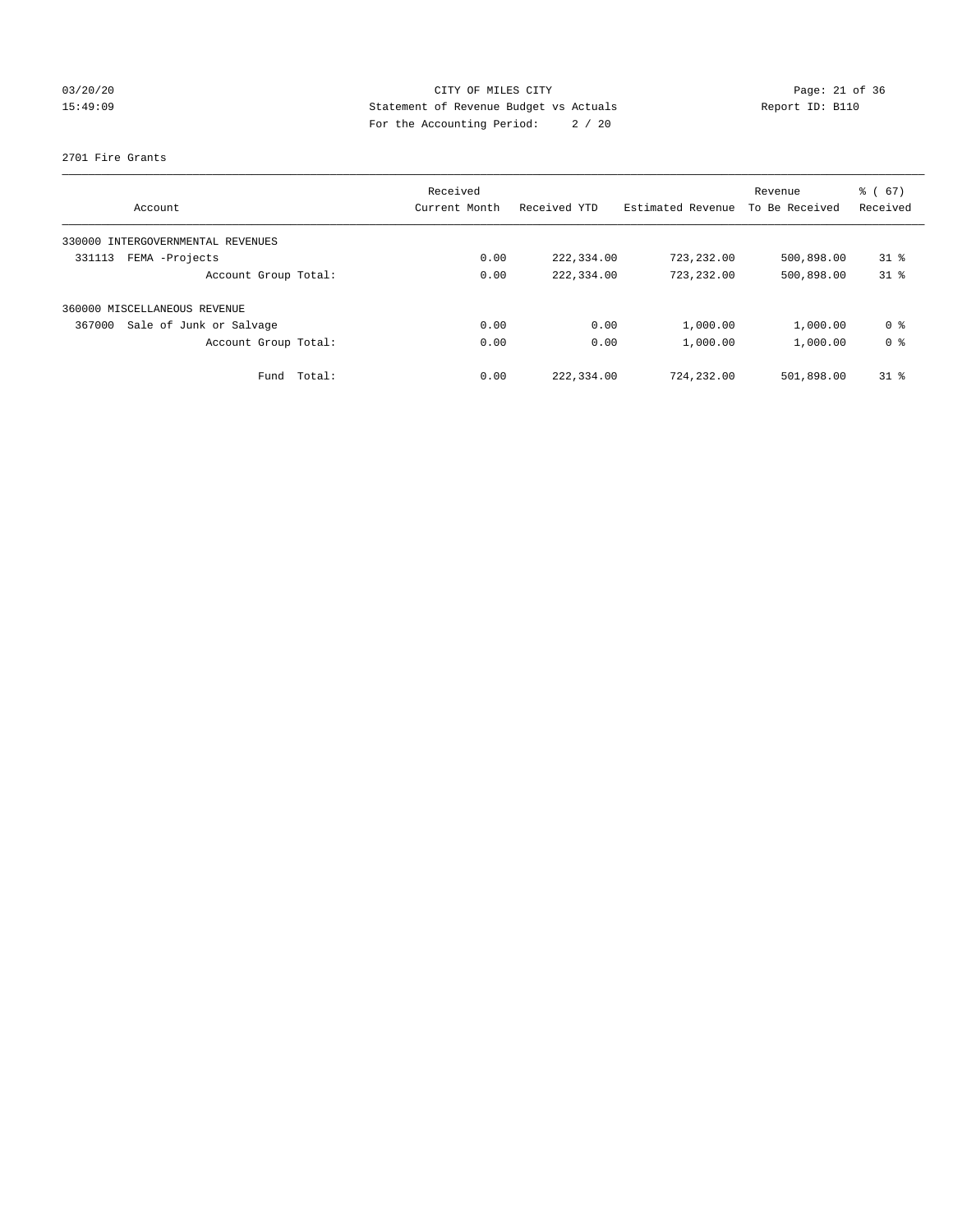# 03/20/20 Page: 22 of 36 15:49:09 Statement of Revenue Budget vs Actuals Report ID: B110 For the Accounting Period: 2 / 20

2820 GAS TAX

| Account                              | Received<br>Current Month | Received YTD | Estimated Revenue | Revenue<br>To Be Received | $\frac{1}{6}$ (67)<br>Received |
|--------------------------------------|---------------------------|--------------|-------------------|---------------------------|--------------------------------|
| 330000 INTERGOVERNMENTAL REVENUES    |                           |              |                   |                           |                                |
| Gasoline Tax Apportionment<br>335040 | 14,376.18                 | 115,009.44   | 172,514.00        | 57,504.56                 | 67 %                           |
| Account Group Total:                 | 14,376.18                 | 115,009.44   | 172,514.00        | 57,504.56                 | 67 %                           |
| Total:<br>Fund                       | 14,376.18                 | 115,009.44   | 172,514.00        | 57,504.56                 | 67 %                           |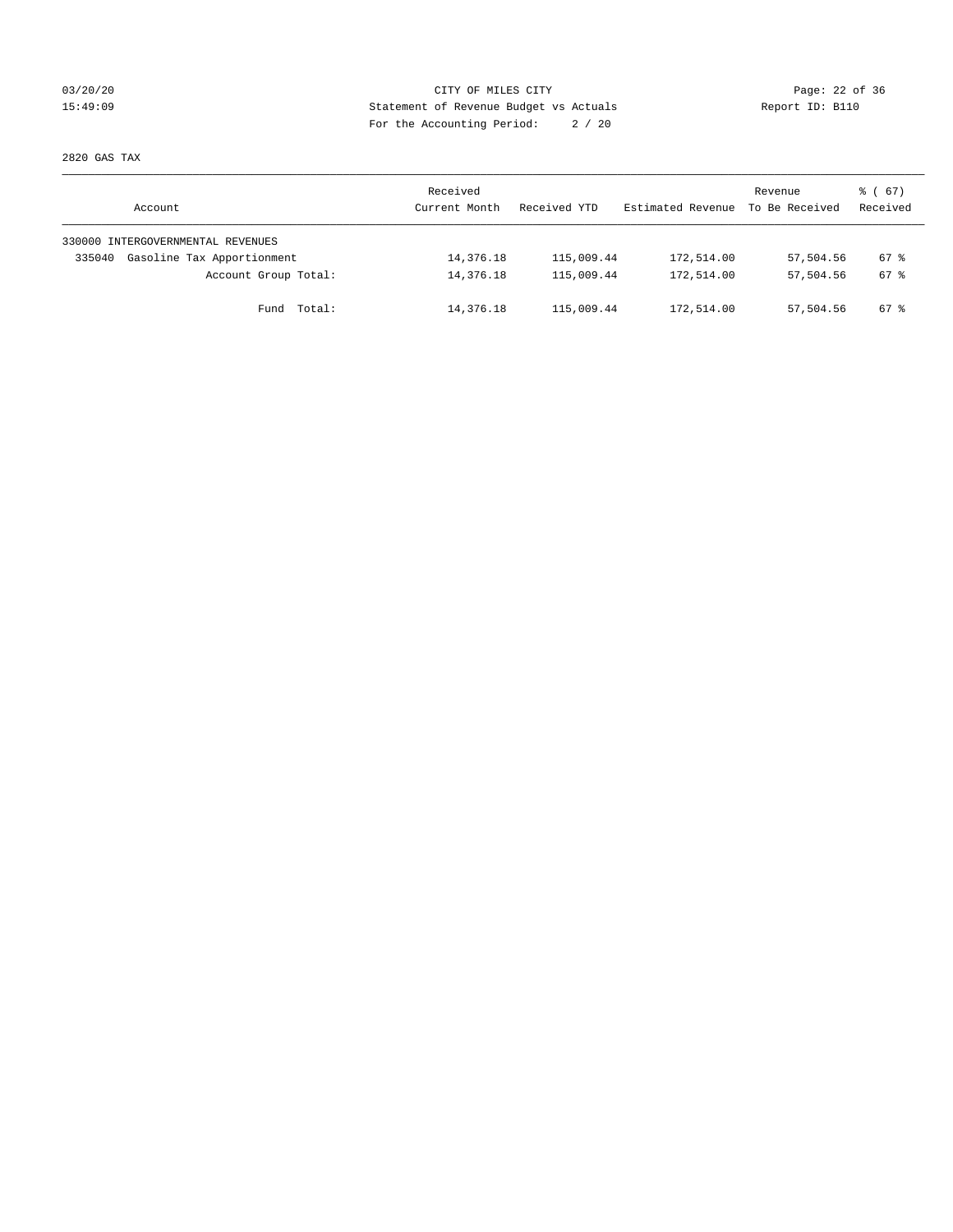# 03/20/20 Page: 23 of 36 Page: 23 Of 36 Page: 23 Of 36 Page: 23 Of 36 Page: 23 Of 36 15:49:09 Statement of Revenue Budget vs Actuals Report ID: B110 For the Accounting Period: 2 / 20

2821 HB473- Fuel Tax

|                                        | Received      |              |                   | Revenue        | % (67)         |
|----------------------------------------|---------------|--------------|-------------------|----------------|----------------|
| Account                                | Current Month | Received YTD | Estimated Revenue | To Be Received | Received       |
| 330000 INTERGOVERNMENTAL REVENUES      |               |              |                   |                |                |
| 335041<br>HB473                        | 0.00          | 0.00         | 197,026.00        | 197,026.00     | 0 %            |
| Account Group Total:                   | 0.00          | 0.00         | 197,026.00        | 197,026.00     | 0 <sup>8</sup> |
| 380000 OTHER FINANCING SOURCES         |               |              |                   |                |                |
| 383000<br>Interfund Operating Transfer | 0.00          | 0.00         | 9,851.00          | 9,851.00       | 0 <sup>8</sup> |
| Account Group Total:                   | 0.00          | 0.00         | 9,851.00          | 9,851.00       | 0 <sup>8</sup> |
| Total:<br>Fund                         | 0.00          | 0.00         | 206,877.00        | 206,877.00     | 0 <sup>8</sup> |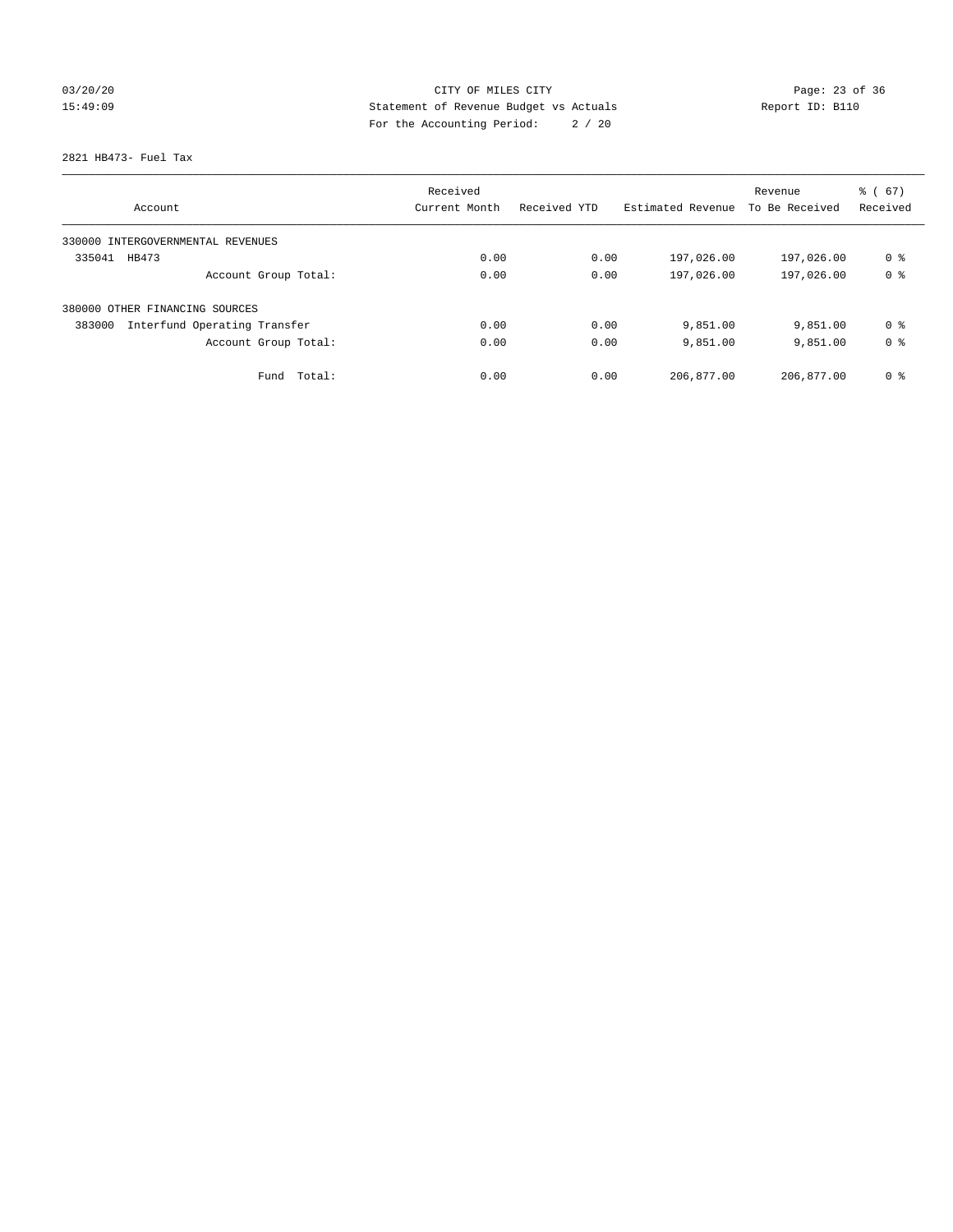# 03/20/20 Page: 24 of 36 Page: 24 of 36 Page: 24 of 36 Page: 24 of 36 Page: 24 of 36 15:49:09 Statement of Revenue Budget vs Actuals Report ID: B110 For the Accounting Period: 2 / 20

2850 Southeastern Montana Dispatch-911

|        | Account                           |        | Received<br>Current Month | Received YTD | Estimated Revenue | Revenue<br>To Be Received | % (67)<br>Received |
|--------|-----------------------------------|--------|---------------------------|--------------|-------------------|---------------------------|--------------------|
|        |                                   |        |                           |              |                   |                           |                    |
|        | 330000 INTERGOVERNMENTAL REVENUES |        |                           |              |                   |                           |                    |
| 334014 | 911 State Grant                   |        | 0.00                      | 0.00         | 371,790.00        | 371,790.00                | 0 <sup>8</sup>     |
| 335080 | Basic 911 Funds                   |        | 53, 385. 31               | 165,815.09   | 138,000.00        | $-27,815.09$              | $120*$             |
| 335081 | Enhanced 911 Funds                |        | 0.00                      | 0.00         | 63,000.00         | 63,000.00                 | 0 <sup>8</sup>     |
|        | Account Group Total:              |        | 53, 385. 31               | 165,815.09   | 572,790.00        | 406,974.91                | 29%                |
|        | 370000 INVESTMENT EARNINGS        |        |                           |              |                   |                           |                    |
| 371010 | Investment Earnings               |        | 0.00                      | 2,206.49     | 6,800.00          | 4,593.51                  | $32$ $%$           |
|        | Account Group Total:              |        | 0.00                      | 2,206.49     | 6,800.00          | 4,593.51                  | 328                |
|        | Fund                              | Total: | 53, 385. 31               | 168,021.58   | 579,590.00        | 411,568.42                | $29*$              |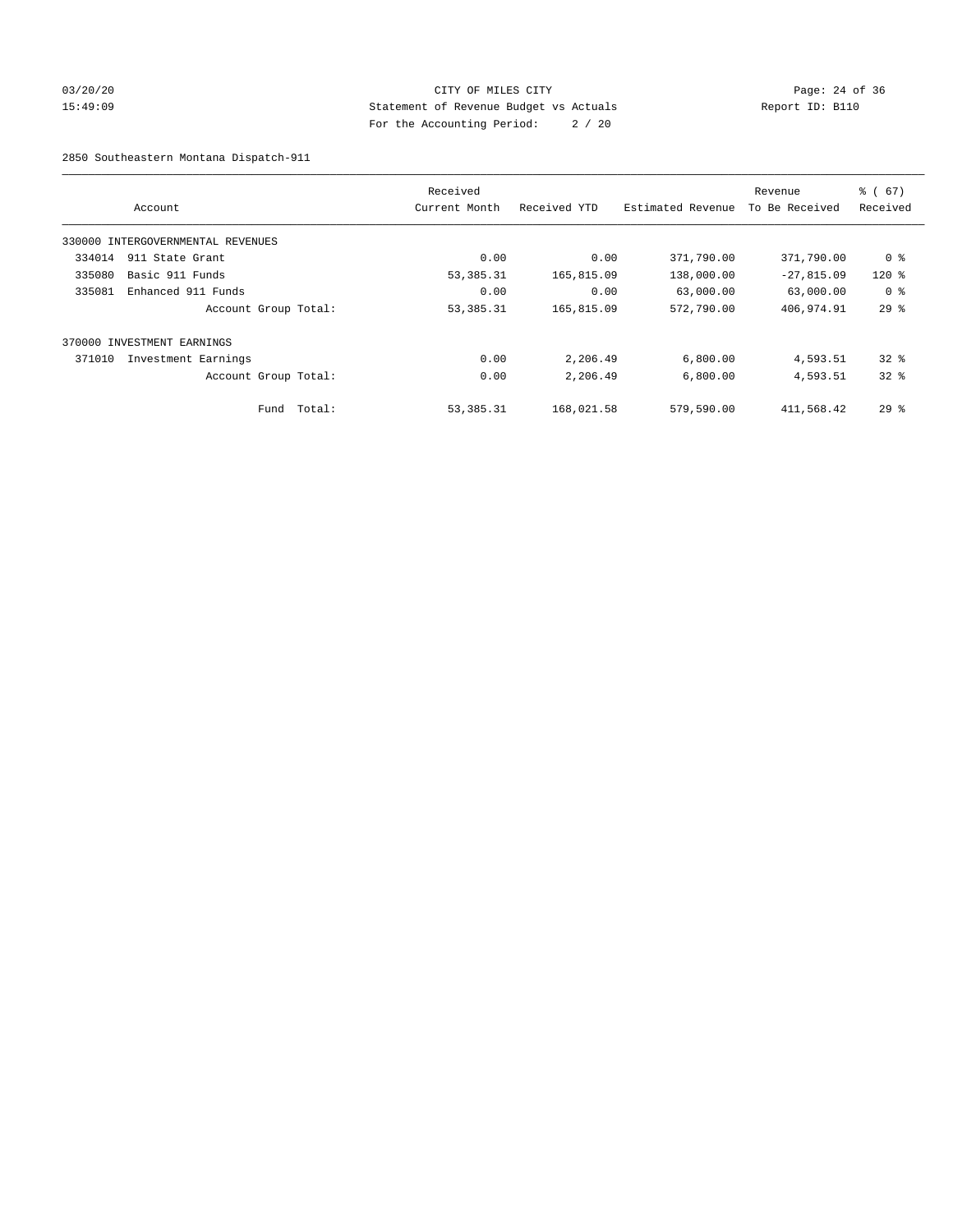# 03/20/20 Page: 25 of 36 Page: 25 of 36 Page: 25 of 36 Page: 25 of 36 Page: 25 of 36 15:49:09 Statement of Revenue Budget vs Actuals Report ID: B110 For the Accounting Period: 2 / 20

2880 LIBRARY GRANTS

|        |                                   | Received      |              |                   | Revenue        | $\frac{1}{6}$ (67) |
|--------|-----------------------------------|---------------|--------------|-------------------|----------------|--------------------|
|        | Account                           | Current Month | Received YTD | Estimated Revenue | To Be Received | Received           |
|        | 330000 INTERGOVERNMENTAL REVENUES |               |              |                   |                |                    |
| 334100 | Library - State Aid               | 0.00          | 5,398.69     | 5,399.00          | 0.31           | $100*$             |
| 334101 | HB#193-Interlibrary Loan Reimb    | 0.00          | 0.00         | 5,000.00          | 5,000.00       | 0 <sup>8</sup>     |
| 334104 | Sagebrush Fed Headquarters        | 0.00          | 5,949.98     | 0.00              | $-5.949.98$    | $***$ $ -$         |
| 334105 | Sagebrush Fed/Coal Sev Tax        | 0.00          | 0.00         | 4,847.00          | 4,847.00       | 0 <sup>8</sup>     |
|        | Account Group Total:              | 0.00          | 11,348.67    | 15,246.00         | 3,897.33       | 74 %               |
|        | Fund Total:                       | 0.00          | 11,348.67    | 15,246.00         | 3,897.33       | 74 %               |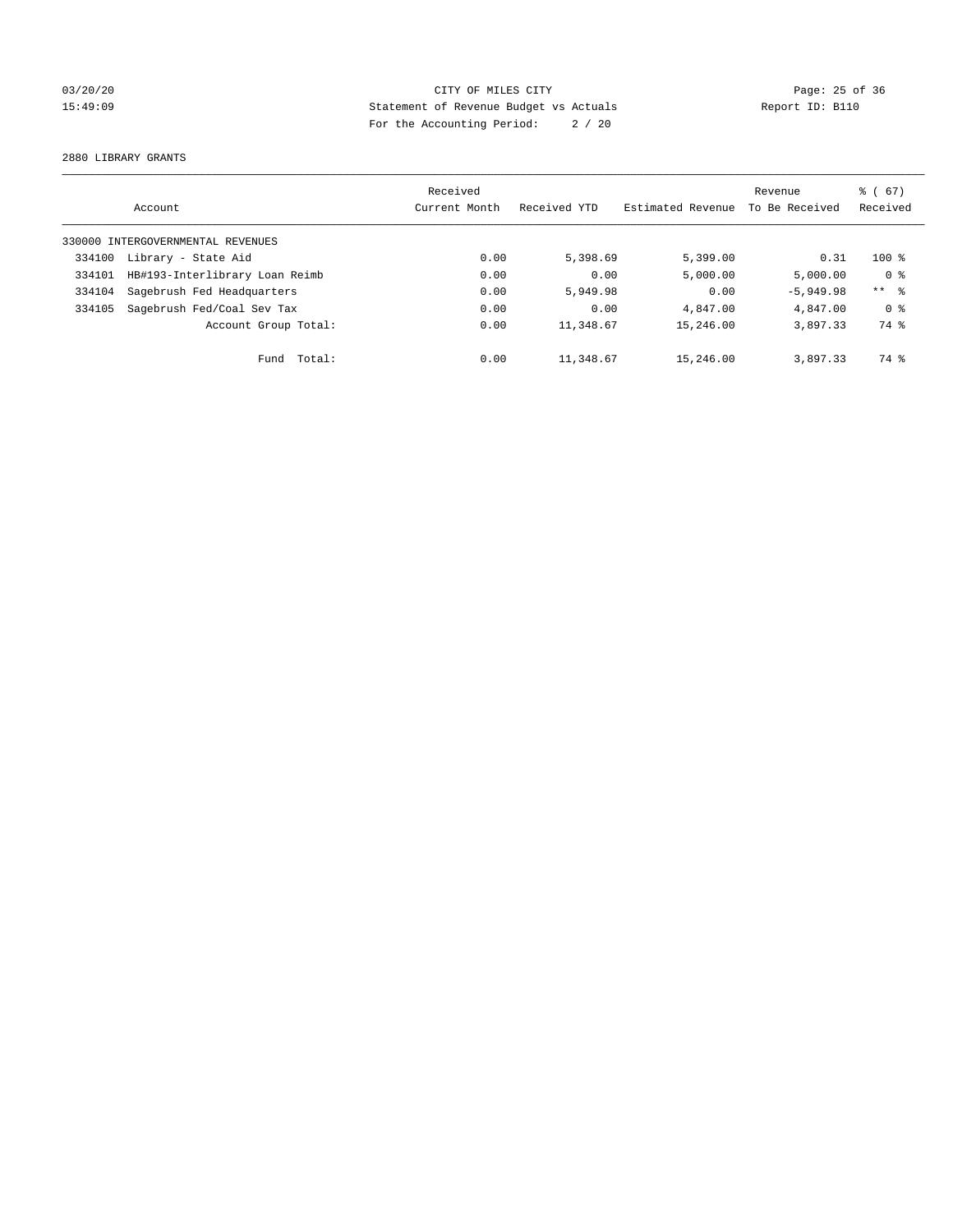# 03/20/20 Page: 26 of 36 Page: 26 of 36 Page: 26 Of 36 Page: 26 Of 36 Page: 26 Of 36 15:49:09 Statement of Revenue Budget vs Actuals Report ID: B110 For the Accounting Period: 2 / 20

2935 Historic Preservation

| Account                                | Received<br>Current Month | Received YTD | Estimated Revenue | Revenue<br>To Be Received | % (67)<br>Received |
|----------------------------------------|---------------------------|--------------|-------------------|---------------------------|--------------------|
| 330000 INTERGOVERNMENTAL REVENUES      |                           |              |                   |                           |                    |
| 334000<br>State Grants                 | 0.00                      | 0.00         | 5,500.00          | 5,500.00                  | 0 <sup>8</sup>     |
| Account Group Total:                   | 0.00                      | 0.00         | 5,500.00          | 5,500.00                  | 0 <sup>8</sup>     |
| 340000 Charges for Services            |                           |              |                   |                           |                    |
| 346080<br>Preservation Service Fees    | 0.00                      | 0.00         | 1,200.00          | 1,200.00                  | 0 <sup>8</sup>     |
| Account Group Total:                   | 0.00                      | 0.00         | 1,200.00          | 1,200.00                  | 0 <sup>8</sup>     |
| 360000 MISCELLANEOUS REVENUE           |                           |              |                   |                           |                    |
| 362020<br>MISC REVENUE                 | 0.00                      | 90.00        | 0.00              | $-90.00$                  | $***$ $ -$         |
| Account Group Total:                   | 0.00                      | 90.00        | 0.00              | $-90.00$                  | $***$ $\approx$    |
| 380000 OTHER FINANCING SOURCES         |                           |              |                   |                           |                    |
| Interfund Operating Transfer<br>383000 | 0.00                      | 2,200.00     | 2,200.00          | 0.00                      | $100*$             |
| Account Group Total:                   | 0.00                      | 2,200.00     | 2,200.00          | 0.00                      | $100*$             |
| Fund Total:                            | 0.00                      | 2.290.00     | 8,900.00          | 6.610.00                  | 26%                |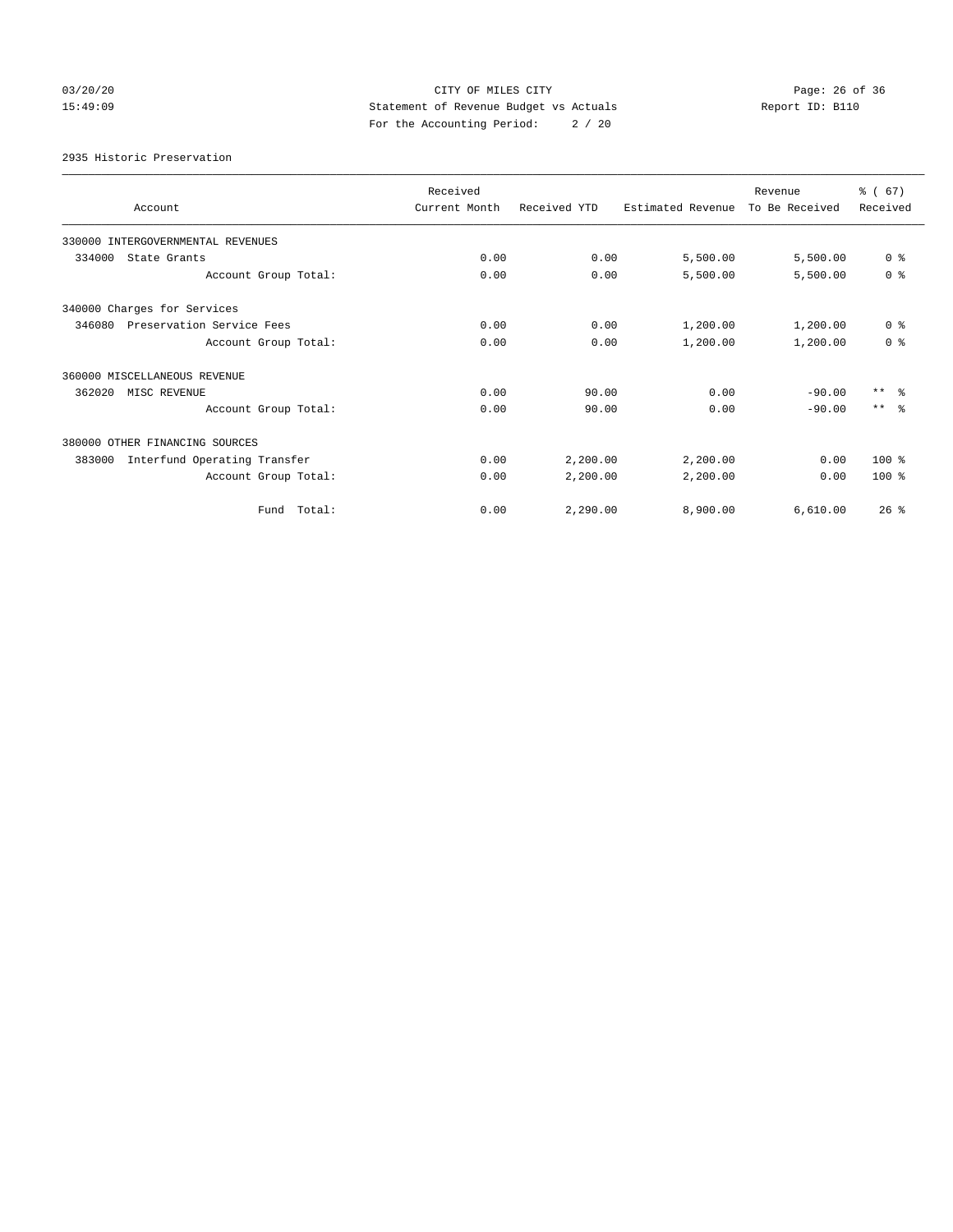# 03/20/20 Page: 27 of 36 CITY OF MILES CITY CONTROL PAGE: 27 of 36 15:49:09 Statement of Revenue Budget vs Actuals Report ID: B110 For the Accounting Period: 2 / 20

2985 RETIRED SENIOR VOLUNTEER PROG (RSVP)

|                                   | Received      |              |                   | Revenue        | % (67)     |
|-----------------------------------|---------------|--------------|-------------------|----------------|------------|
| Account                           | Current Month | Received YTD | Estimated Revenue | To Be Received | Received   |
| 330000 INTERGOVERNMENTAL REVENUES |               |              |                   |                |            |
| 331165<br>RSVP FEDERAL GRANTS     | 9,404.81      | 42,731.20    | 78,912.00         | 36,180.80      | $54$ $%$   |
| 331166<br>RSVP-Fallon/Custer      | 0.00          | 6,083.11     | 0.00              | $-6,083.11$    | $***$ $ -$ |
| Account Group Total:              | 9,404.81      | 48,814.31    | 78,912.00         | 30,097.69      | 62 %       |
| 360000 MISCELLANEOUS REVENUE      |               |              |                   |                |            |
| 362020<br>MISC REVENUE            | 832.00        | 13,386.30    | 18,600.00         | 5,213.70       | 72 %       |
| Account Group Total:              | 832.00        | 13,386.30    | 18,600.00         | 5,213.70       | $72$ $%$   |
| 370000<br>INVESTMENT EARNINGS     |               |              |                   |                |            |
| 371010<br>Investment Earnings     | 0.00          | 70.00        | 0.00              | $-70.00$       | $***$ $-$  |
| Account Group Total:              | 0.00          | 70.00        | 0.00              | $-70.00$       | $***$ $ -$ |
| Fund Total:                       | 10,236.81     | 62,270.61    | 97,512.00         | 35, 241.39     | 64 %       |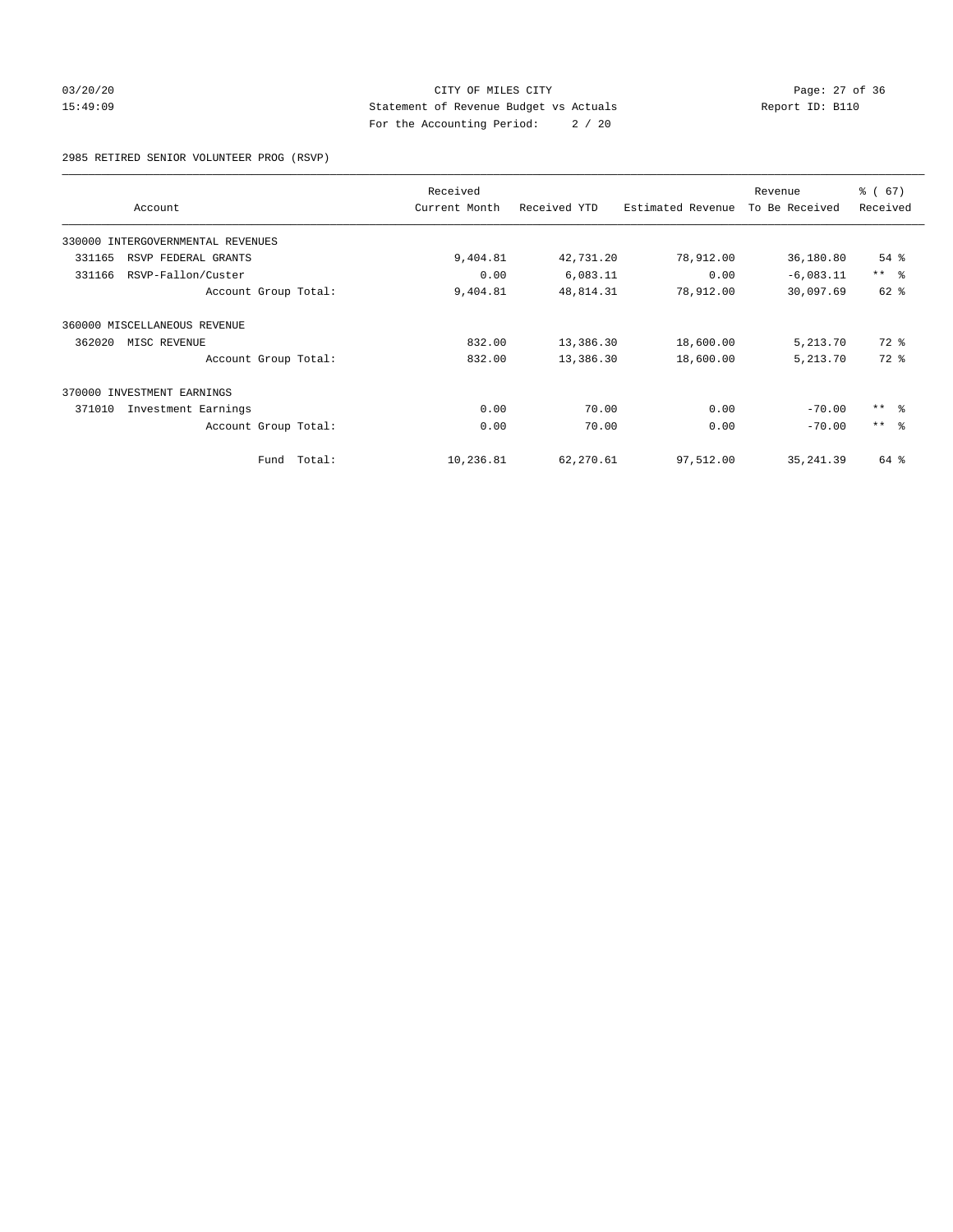# 03/20/20 Page: 28 of 36 Page: 28 of 36 Page: 28 Of 36 Page: 28 Of 36 Page: 28 Of 36 15:49:09 Statement of Revenue Budget vs Actuals Report ID: B110 For the Accounting Period: 2 / 20

3670 SID 211

| Account                                           | Received<br>Current Month | Received YTD | Estimated Revenue | Revenue<br>To Be Received | $\frac{1}{6}$ (67)<br>Received |
|---------------------------------------------------|---------------------------|--------------|-------------------|---------------------------|--------------------------------|
| 360000 MISCELLANEOUS REVENUE                      |                           |              |                   |                           |                                |
| Bond Principal and Interest Assessments<br>363020 | 0.00                      | 2,359.31     | 5,347.00          | 2,987.69                  | 44 %                           |
| Account Group Total:                              | 0.00                      | 2,359.31     | 5,347.00          | 2,987.69                  | $44*$                          |
| Fund Total:                                       | 0.00                      | 2,359.31     | 5,347.00          | 2,987.69                  | $44*$                          |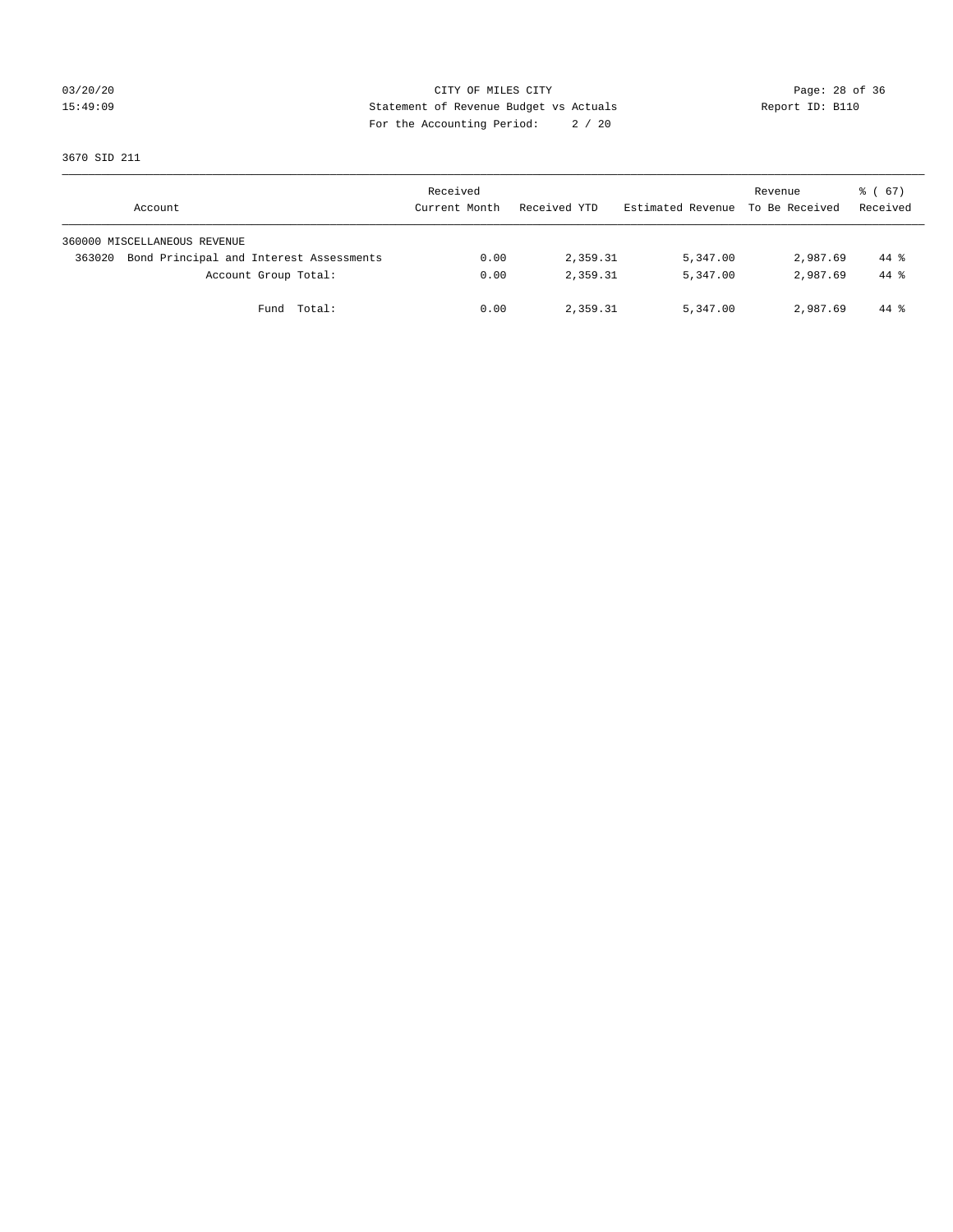# 03/20/20 Page: 29 of 36 15:49:09 Statement of Revenue Budget vs Actuals Report ID: B110 For the Accounting Period: 2 / 20

4000 General Fund Capitol Improvement Fund

|        | Account                    |             | Received<br>Current Month |      | Received YTD |        | Estimated Revenue | Revenue<br>To Be Received | 8 ( 67 )<br>Received |
|--------|----------------------------|-------------|---------------------------|------|--------------|--------|-------------------|---------------------------|----------------------|
|        | 370000 INVESTMENT EARNINGS |             |                           |      |              |        |                   |                           |                      |
| 371010 | Investment Earnings        |             |                           | 0.00 |              | 683.18 | 1,400.00          | 716.82                    | $49*$                |
|        | Account Group Total:       |             |                           | 0.00 |              | 683.18 | 1,400.00          | 716.82                    | $49*$                |
|        |                            | Fund Total: |                           | 0.00 |              | 683.18 | 1,400.00          | 716.82                    | $49*$                |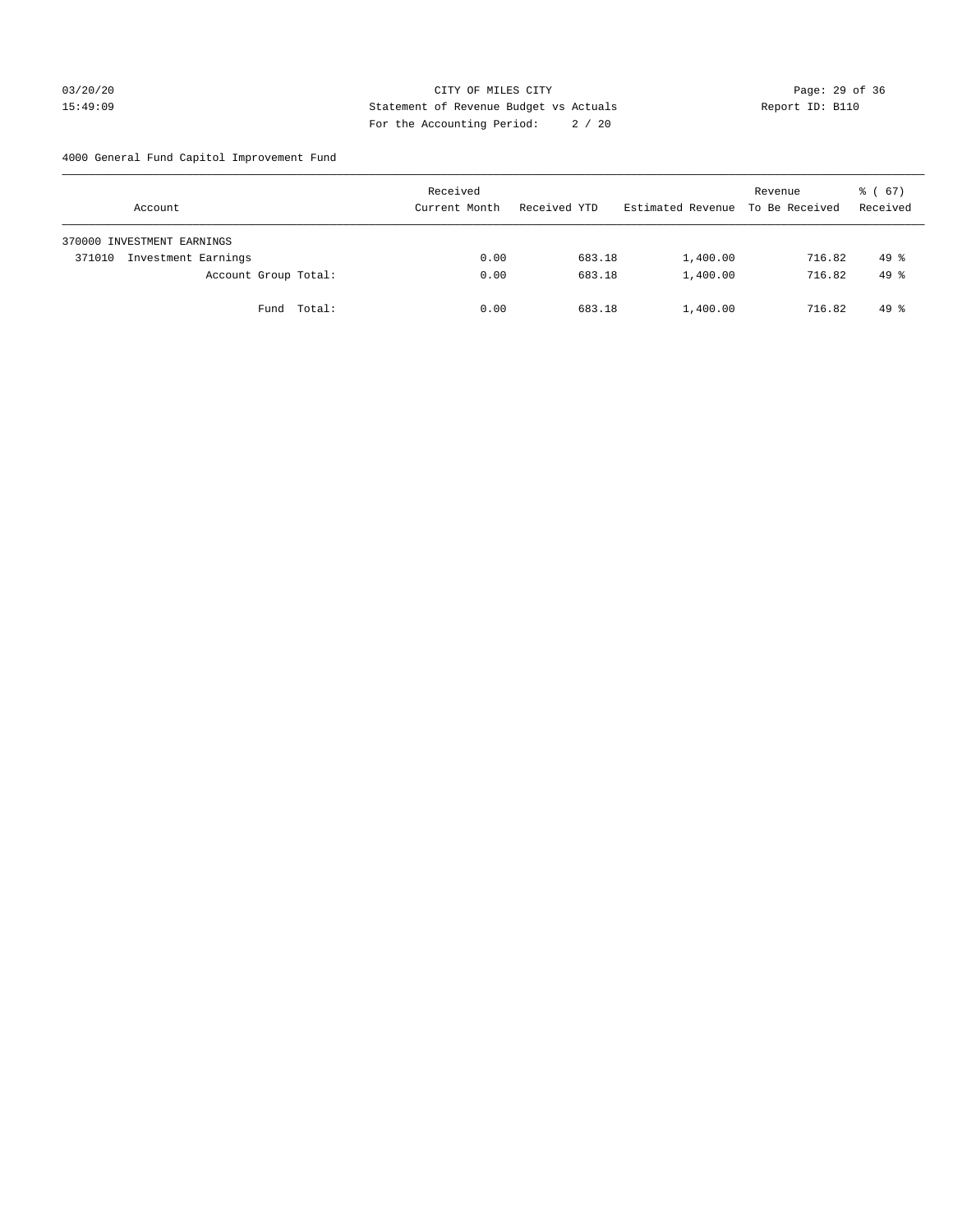# 03/20/20 Page: 30 of 36 Page: 30 of 36 Page: 30 of 36 Page: 30 of 36 Page: 30 of 36 Page: 30 of 36 Page: 30 of 36 15:49:09 Statement of Revenue Budget vs Actuals Report ID: B110 For the Accounting Period: 2 / 20

4050 Ambulance Capital Improvement Fund

| Account                           | Received<br>Current Month | Received YTD | Estimated Revenue | Revenue<br>To Be Received | $\frac{1}{6}$ (67)<br>Received |
|-----------------------------------|---------------------------|--------------|-------------------|---------------------------|--------------------------------|
| 330000 INTERGOVERNMENTAL REVENUES |                           |              |                   |                           |                                |
| 337000<br>Private Grants          | 0.00                      | 10,000.00    | 0.00              | $-10,000.00$              | $***$ %                        |
| Account Group Total:              | 0.00                      | 10,000.00    | 0.00              | $-10,000.00$              | $***$ %                        |
| Total:<br>Fund                    | 0.00                      | 10,000.00    | 0.00              | $-10,000,00$              | $***$ %                        |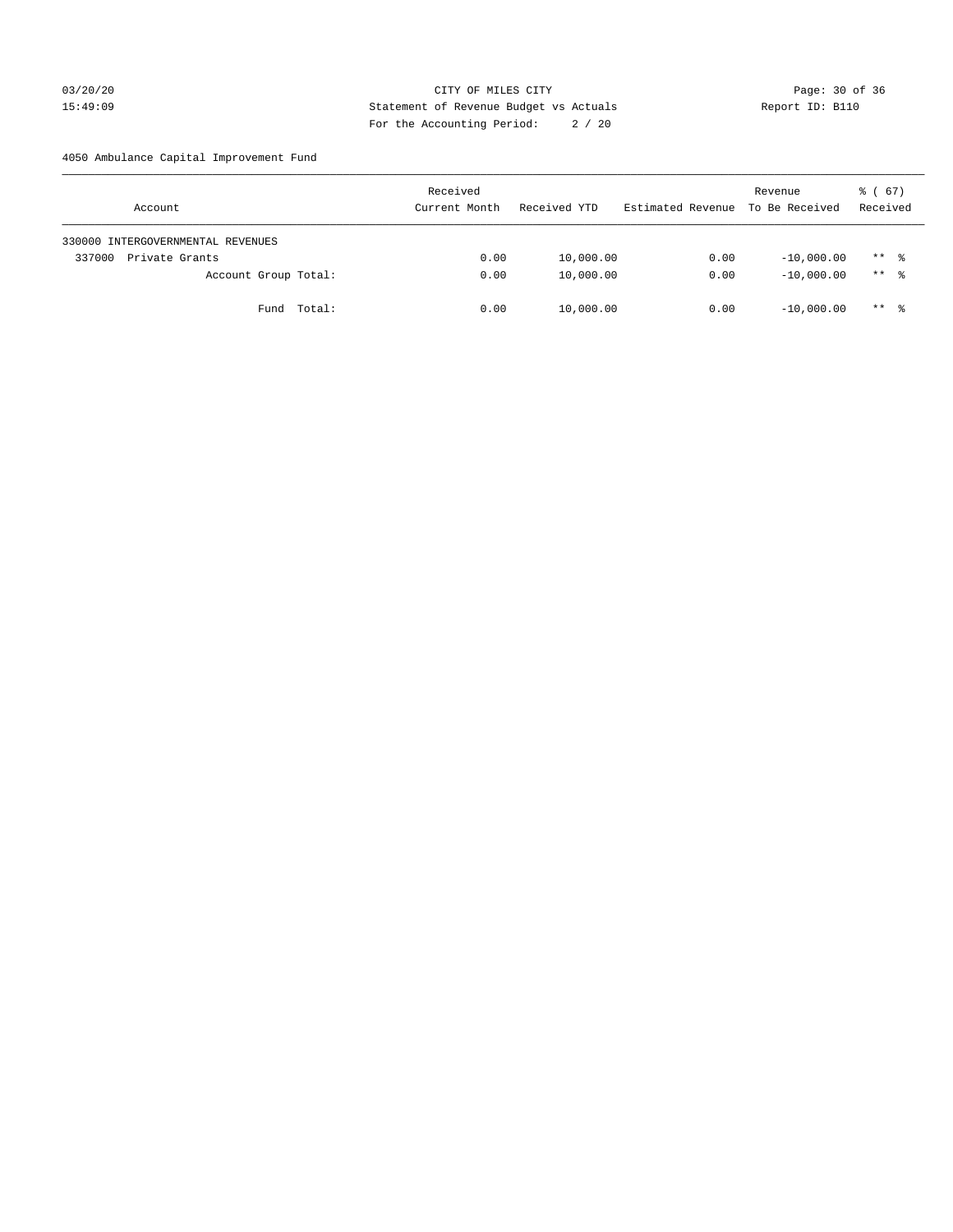# 03/20/20 Page: 31 of 36 Page: 31 of 36 Page: 31 of 36 Page: 31 of 36 Page: 31 of 36 Page: 31 of 36 Page: 31 of 36 15:49:09 Statement of Revenue Budget vs Actuals Report ID: B110 For the Accounting Period: 2 / 20

4060 CAPITAL IMPROV-PUBLIC WORKS

|        |                                    | Received      |              |                   | Revenue        | % (67)         |
|--------|------------------------------------|---------------|--------------|-------------------|----------------|----------------|
|        | Account                            | Current Month | Received YTD | Estimated Revenue | To Be Received | Received       |
|        | 320000 LICENSES AND PERMITS        |               |              |                   |                |                |
| 323040 | Other Miscellaneous Permits        | 50.00         | 3,100.00     | 4,200.00          | 1,100.00       | 74 %           |
|        | Account Group Total:               | 50.00         | 3,100.00     | 4,200.00          | 1,100.00       | 74 %           |
|        | 340000 Charges for Services        |               |              |                   |                |                |
| 343014 | Street Cleaning                    | 0.00          | 0.00         | 10,800.00         | 10,800.00      | 0 <sup>8</sup> |
| 343016 | Prkg Vio/Off Str-Impnd Fees        | 0.00          | 0.00         | 500.00            | 500.00         | 0 <sup>8</sup> |
| 343018 | Sale of Street & Roadway Materials | 0.00          | 0.00         | 1,000.00          | 1,000.00       | 0 <sup>8</sup> |
|        | Account Group Total:               | 0.00          | 0.00         | 12,300.00         | 12,300.00      | 0 <sup>8</sup> |
|        | 370000 INVESTMENT EARNINGS         |               |              |                   |                |                |
| 371010 | Investment Earnings                | 0.00          | 6,423.08     | 2,500.00          | $-3,923.08$    | $257$ $%$      |
|        | Account Group Total:               | 0.00          | 6,423.08     | 2,500.00          | $-3,923.08$    | $257$ $%$      |
|        | Total:<br>Fund                     | 50.00         | 9,523.08     | 19,000.00         | 9,476.92       | $50*$          |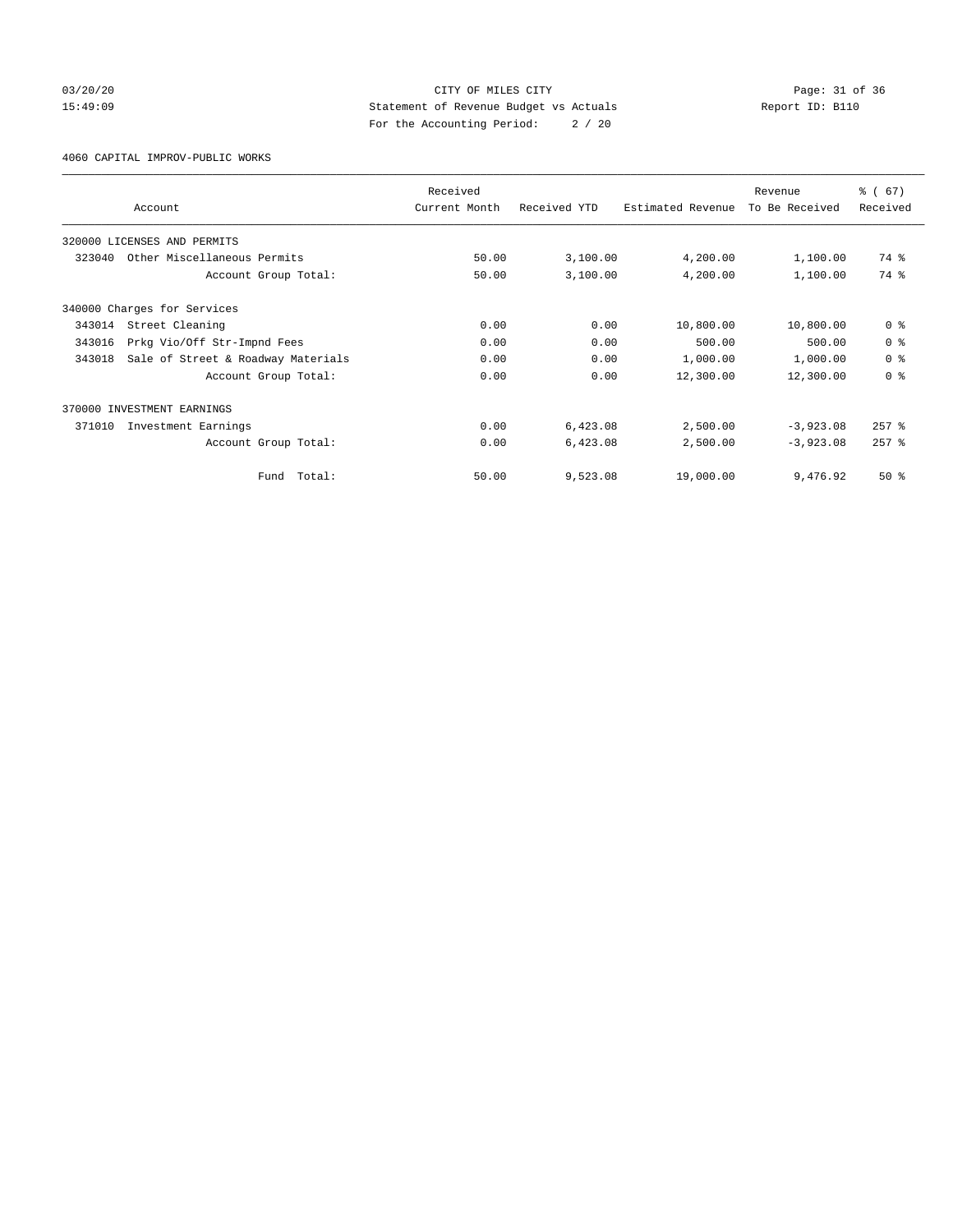# 03/20/20 Page: 32 of 36 Page: 32 of 36 Page: 32 of 36 Page: 32 of 36 Page: 32 of 36 Page: 32 of 36 Page: 32 of 36 15:49:09 Statement of Revenue Budget vs Actuals Report ID: B110 For the Accounting Period: 2 / 20

# 5210 WATER UTILITY

|        |                                | Received      |              |                   | Revenue        | % (67)                  |
|--------|--------------------------------|---------------|--------------|-------------------|----------------|-------------------------|
|        | Account                        | Current Month | Received YTD | Estimated Revenue | To Be Received | Received                |
|        | 340000 Charges for Services    |               |              |                   |                |                         |
| 343021 | Metered Water Sales            | 152,013.65    | 1,373,843.89 | 1,989,000.00      | 615, 156. 11   | 69%                     |
| 343022 | Unmetered Water Sales/Chrgoffs | 0.00          | 439.76       | 500.00            | 60.24          | 88 %                    |
| 343023 | Bulk Water Sales               | $-22.46$      | 6,821.64     | 10,000.00         | 3,178.36       | 68 %                    |
| 343025 | Hookup Fee                     | 635.00        | 2,045.00     | 2,500.00          | 455.00         | 82 %                    |
| 343026 | Water Install/Tap Chrgs/Labor  | 75.00         | 746.48       | 7,000.00          | 6,253.52       | 11 <sup>°</sup>         |
| 343027 | Chg for Wtr Dept. Serv         | 547.50        | 29,715.44    | 15,000.00         | $-14, 715.44$  | 198 %                   |
| 343029 | Curb Stop Replacement Fee      | 3,561.00      | 28,773.00    | 43,000.00         | 14,227.00      | 67 <sup>8</sup>         |
|        | Account Group Total:           | 156,809.69    | 1,442,385.21 | 2,067,000.00      | 624, 614.79    | 70 %                    |
|        | 360000 MISCELLANEOUS REVENUE   |               |              |                   |                |                         |
| 362020 | MISC REVENUE                   | 150.00        | 265.60       | 0.00              | $-265.60$      | $***$ $=$ $\frac{6}{5}$ |
|        | Account Group Total:           | 150.00        | 265.60       | 0.00              | $-265.60$      | $***$ $ -$              |
|        | 370000 INVESTMENT EARNINGS     |               |              |                   |                |                         |
| 371010 | Investment Earnings            | 0.00          | 62,389.89    | 45,000.00         | $-17,389.89$   | $139*$                  |
|        | Account Group Total:           | 0.00          | 62,389.89    | 45,000.00         | $-17, 389.89$  | 139.8                   |
|        | Fund Total:                    | 156,959.69    | 1,505,040.70 | 2,112,000.00      | 606,959.30     | 71 %                    |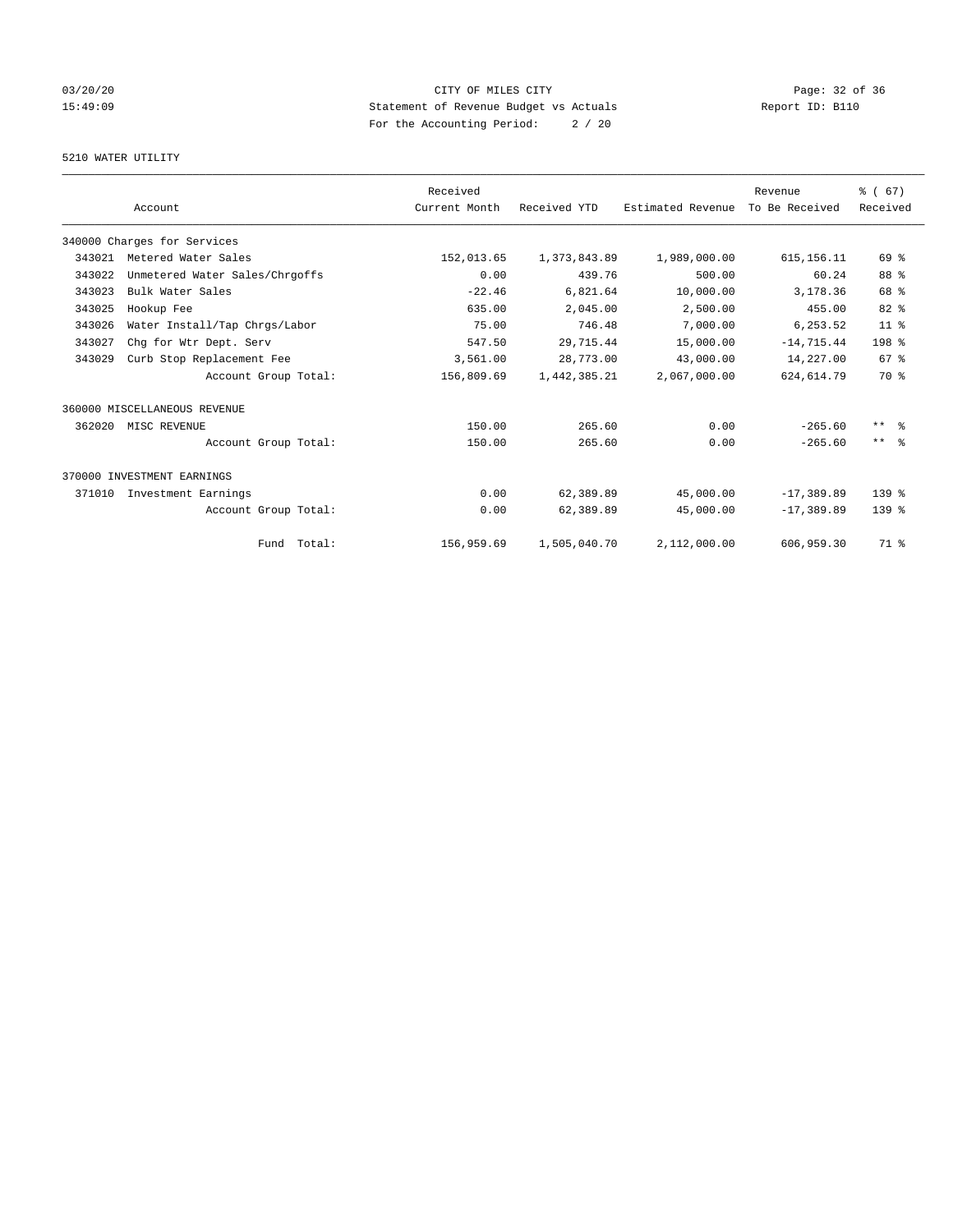# 03/20/20 Page: 33 of 36 Page: 33 of 36 Page: 33 of 36 Page: 33 of 36 Page: 33 of 36 Page: 33 of 36 Page: 33 of 36 15:49:09 Statement of Revenue Budget vs Actuals Report ID: B110 For the Accounting Period: 2 / 20

### 5310 SEWER UTILITY

|        |                                     | Received      |              |                   | Revenue        | % (67)                    |
|--------|-------------------------------------|---------------|--------------|-------------------|----------------|---------------------------|
|        | Account                             | Current Month | Received YTD | Estimated Revenue | To Be Received | Received                  |
|        | 340000 Charges for Services         |               |              |                   |                |                           |
| 341075 | Serv/Cnty-Interlocal Agmt           | 0.00          | 765.00       | 1,530.00          | 765.00         | $50*$                     |
| 343031 | Sewer Service Charges               | 164,307.53    | 1,321,956.50 | 2,040,000.00      | 718,043.50     | 65 %                      |
| 343032 | Sewer Installation Charges/Chrgoffs | 0.00          | 439.74       | 1,500.00          | 1,060.26       | 29 <sup>8</sup>           |
| 343033 | Hookup Fee                          | 240.00        | 720.00       | 1,000.00          | 280.00         | 72 %                      |
| 343034 | Treatment Facilities Fees           | 115.00        | 1,125.00     | 2,000.00          | 875.00         | 56%                       |
| 343036 | Miscellaneous Sewer Revenue (Labor) | 0.00          | 6,565.65     | 4,000.00          | $-2, 565.65$   | $164$ %                   |
| 343037 | Baker Road Etc.                     | 1,106.43      | 9,211.22     | 12,000.00         | 2,788.78       | 77.8                      |
|        | Account Group Total:                | 165,768.96    | 1,340,783.11 | 2,062,030.00      | 721,246.89     | 65 %                      |
|        | 360000 MISCELLANEOUS REVENUE        |               |              |                   |                |                           |
| 361010 | Land Rental                         | 0.00          | 2,873.90     | 0.00              | $-2.873.90$    | $\star\star$<br>- 옹       |
| 362020 | MISC REVENUE                        | 0.00          | 299.59       | 0.00              | $-299.59$      | $\star\star$<br>$\approx$ |
|        | Account Group Total:                | 0.00          | 3, 173.49    | 0.00              | $-3, 173.49$   | $***$ $=$ $\frac{6}{5}$   |
|        | 370000 INVESTMENT EARNINGS          |               |              |                   |                |                           |
| 371010 | Investment Earnings                 | 0.00          | 37,160.05    | 35,000.00         | $-2,160.05$    | 106 <sup>8</sup>          |
|        | Account Group Total:                | 0.00          | 37,160.05    | 35,000.00         | $-2, 160.05$   | 106 <sup>8</sup>          |
|        | 380000 OTHER FINANCING SOURCES      |               |              |                   |                |                           |
| 381070 | Proceeds/Loans/Intercap 016-2015    | 0.00          | 0.00         | 489, 355, 00      | 489, 355.00    | 0 <sup>8</sup>            |
|        | Account Group Total:                | 0.00          | 0.00         | 489, 355.00       | 489,355.00     | 0 <sup>8</sup>            |
|        | Fund Total:                         | 165,768.96    | 1,381,116.65 | 2,586,385.00      | 1,205,268.35   | 53%                       |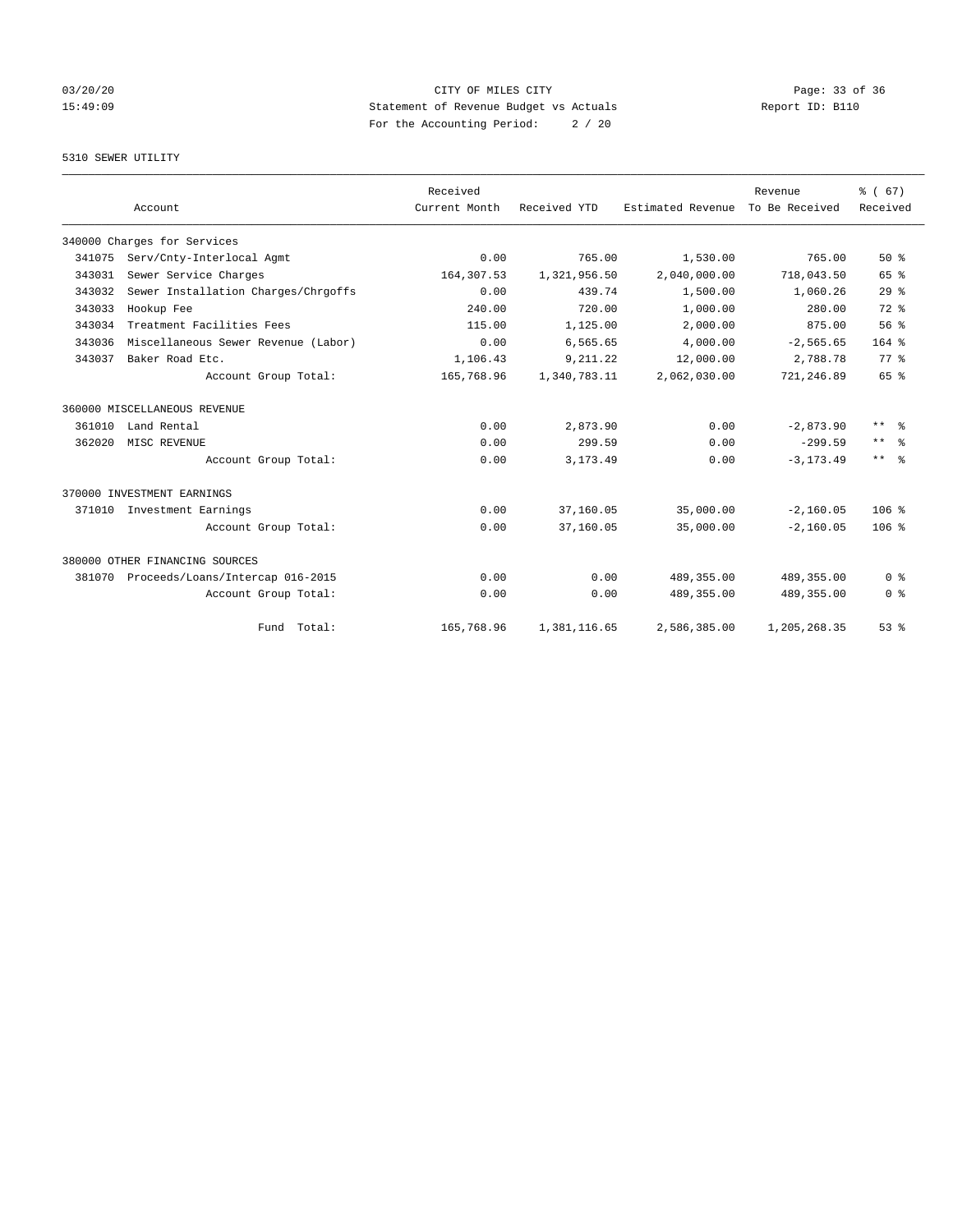03/20/20 Page: 34 of 36 Page: 34 of 36 Page: 34 of 36 Page: 34 of 36 Page: 34 Of 36 Page: 34 Of 36 Page: 34 Of 36 15:49:09 Statement of Revenue Budget vs Actuals Report ID: B110 For the Accounting Period: 2 / 20

5510 AMBULANCE FUND

|              | Account                                | Received<br>Current Month | Received YTD | Estimated Revenue | Revenue<br>To Be Received | % (67)<br>Received |
|--------------|----------------------------------------|---------------------------|--------------|-------------------|---------------------------|--------------------|
| 310000 TAXES |                                        |                           |              |                   |                           |                    |
| 311010       | Real Property Taxes                    | 36.27                     | 5,351.47     | 9,284.00          | 3,932.53                  | 58 %               |
| 311020       | Personal Property Taxes                | 0.26                      | 19.56        | 231.00            | 211.44                    | 8 %                |
| 312000       | Penalty & Interest on Delinquent Taxes | 0.58                      | 10.86        | 25.00             | 14.14                     | 43.8               |
|              | Account Group Total:                   | 37.11                     | 5,381.89     | 9,540.00          | 4,158.11                  | 56%                |
|              | 330000 INTERGOVERNMENTAL REVENUES      |                           |              |                   |                           |                    |
| 331040       | Medicaid Supplemental Program-State    | 0.00                      | 18,994.86    | 12,500.00         | $-6, 494.86$              | 152 %              |
| 334000       | State Grants                           | 0.00                      | 0.00         | 50,000.00         | 50,000.00                 | 0 <sup>8</sup>     |
|              | Account Group Total:                   | 0.00                      | 18,994.86    | 62,500.00         | 43,505.14                 | $30*$              |
|              | 340000 Charges for Services            |                           |              |                   |                           |                    |
| 341075       | Serv/Cnty-Interlocal Agmt              | 0.00                      | 37, 310.00   | 45,000.00         | 7,690.00                  | 83%                |
| 342026       | Ambulance Charges                      | 106,197.19                | 933, 476.29  | 914,133.00        | $-19, 343.29$             | 102 %              |
| 342027       | Ambulance Standby                      | 0.00                      | 1,820.00     | 7,000.00          | 5,180.00                  | 26%                |
|              | Account Group Total:                   | 106,197.19                | 972,606.29   | 966,133.00        | $-6, 473.29$              | $101$ %            |
|              | 360000 MISCELLANEOUS REVENUE           |                           |              |                   |                           |                    |
| 362020       | MISC REVENUE                           | 2.00                      | 804.27       | 0.00              | $-804.27$                 | ** %               |
| 366010       | Misc- From Charge off Accts            | 1,692.18                  | 10,704.44    | 5,500.00          | $-5, 204.44$              | 195 <sub>8</sub>   |
| 367000       | Sale of Junk or Salvage                | 0.00                      | 0.00         | 1,000.00          | 1,000.00                  | 0 <sup>8</sup>     |
|              | Account Group Total:                   | 1,694.18                  | 11,508.71    | 6,500.00          | $-5,008.71$               | $177*$             |
|              | Fund Total:                            | 107,928.48                | 1,008,491.75 | 1,044,673.00      | 36, 181. 25               | 97 <sup>8</sup>    |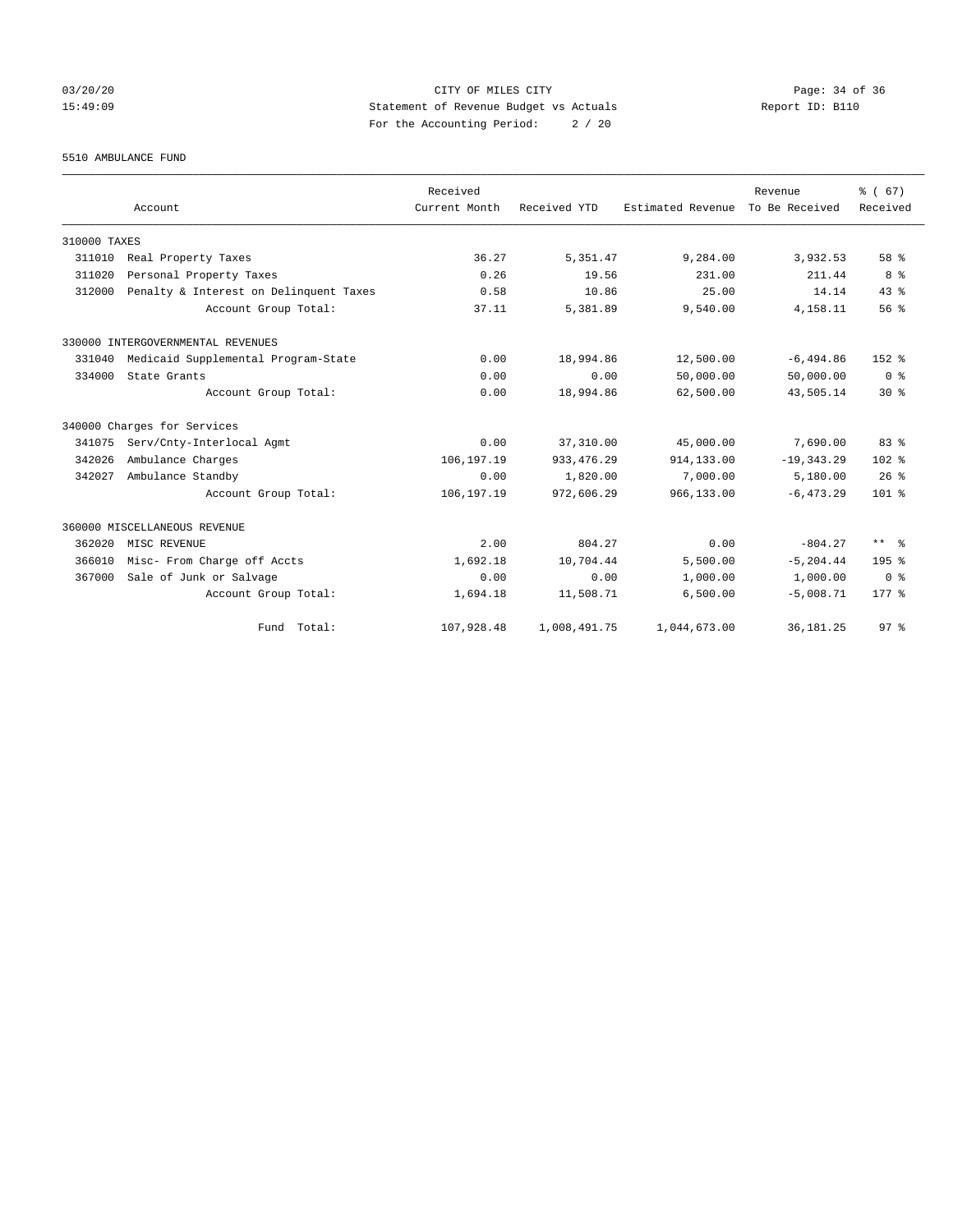03/20/20 Page: 35 of 36 Page: 35 of 36 Page: 35 of 36 Page: 35 of 36 Page: 35 of 36 Page: 35 of 36 Page: 35 of 36 15:49:09 Statement of Revenue Budget vs Actuals Report ID: B110 For the Accounting Period: 2 / 20

5610 AIRPORT OPERATING

|              |                                         | Received      |              |                                  | Revenue      | % (67)           |
|--------------|-----------------------------------------|---------------|--------------|----------------------------------|--------------|------------------|
|              | Account                                 | Current Month | Received YTD | Estimated Revenue To Be Received |              | Received         |
| 310000 TAXES |                                         |               |              |                                  |              |                  |
| 311010       | Real Property Taxes                     | 54.41         | 8,027.79     | 13,926.00                        | 5,898.21     | 58 %             |
| 311020       | Personal Property Taxes                 | 0.39          | 29.35        | 347.00                           | 317.65       | 8 %              |
| 312000       | Penalty & Interest on Delinquent Taxes  | 0.88          | 16.28        | 40.00                            | 23.72        | 41.8             |
|              | Account Group Total:                    | 55.68         | 8,073.42     | 14,313.00                        | 6,239.58     | 56 <sup>8</sup>  |
|              | 330000 INTERGOVERNMENTAL REVENUES       |               |              |                                  |              |                  |
| 331126       | AIP 019-2021                            | 0.00          | 0.00         | 1.00                             | 1.00         | 0 <sup>8</sup>   |
| 331127       | FAA AIP 017-2018                        | 56,700.00     | 108,147.00   | 386,962.00                       | 278,815.00   | $28$ %           |
| 334060       | Coal Impact Grant-016-2015              | 0.00          | 8,500.00     | 48,900.00                        | 40,400.00    | $17*$            |
|              | Account Group Total:                    | 56,700.00     | 116,647.00   | 435,863.00                       | 319,216.00   | $27$ $%$         |
|              | 340000 Charges for Services             |               |              |                                  |              |                  |
| 341075       | Serv/Cnty-Interlocal Agmt               | 0.00          | 16,718.25    | 30,000.00                        | 13,281.75    | 56%              |
| 343018       | Sale of Street & Roadway Materials      | 675.00        | 2,962.80     | 1,000.00                         | $-1,962.80$  | 296%             |
| 343061       | Landing Fees                            | 199.50        | 1,480.50     | 2,000.00                         | 519.50       | 74 %             |
| 343062       | Aviation Fuel                           | 14,107.68     | 251, 427.80  | 300,000.00                       | 48,572.20    | 84 %             |
| 343064       | Hangar Rent                             | 5,897.95      | 46,569.06    | 58,000.00                        | 11,430.94    | $80*$            |
| 343065       | Building Rentals                        | 1,235.76      | 10,628.12    | 14,000.00                        | 3,371.88     | 76 %             |
| 343067       | Other - Miscellaneous                   | 36.00         | 7,660.11     | 500.00                           | $-7, 160.11$ | $***$ $%$        |
| 343069       | Ag Contract                             | 0.00          | 10,500.00    | 10,500.00                        | 0.00         | $100*$           |
|              | Account Group Total:                    | 22, 151.89    | 347,946.64   | 416,000.00                       | 68,053.36    | 84 %             |
|              | 360000 MISCELLANEOUS REVENUE            |               |              |                                  |              |                  |
| 361010       | Land Rental                             | 1,260.54      | 11,915.77    | 25,000.00                        | 13,084.23    | 48 %             |
| 362020       | MISC REVENUE                            | 134.96        | 324.24       | 300.00                           | $-24.24$     | 108 <sub>8</sub> |
|              | Account Group Total:                    | 1,395.50      | 12,240.01    | 25,300.00                        | 13,059.99    | 48 %             |
|              | 370000 INVESTMENT EARNINGS              |               |              |                                  |              |                  |
|              | 371010 Investment Earnings              | 0.00          | 1,865.63     | 2,500.00                         | 634.37       | 75%              |
|              | Account Group Total:                    | 0.00          | 1,865.63     | 2,500.00                         | 634.37       | $75*$            |
|              | 380000 OTHER FINANCING SOURCES          |               |              |                                  |              |                  |
|              | 381070 Proceeds/Loans/Intercap 016-2015 | 0.00          | 0.00         | 264,000.00                       | 264,000.00   | 0 <sup>8</sup>   |
|              | Account Group Total:                    | 0.00          | 0.00         | 264,000.00                       | 264,000.00   | 0 <sup>8</sup>   |
|              | Fund Total:                             | 80,303.07     | 486,772.70   | 1,157,976.00                     | 671,203.30   | $42*$            |